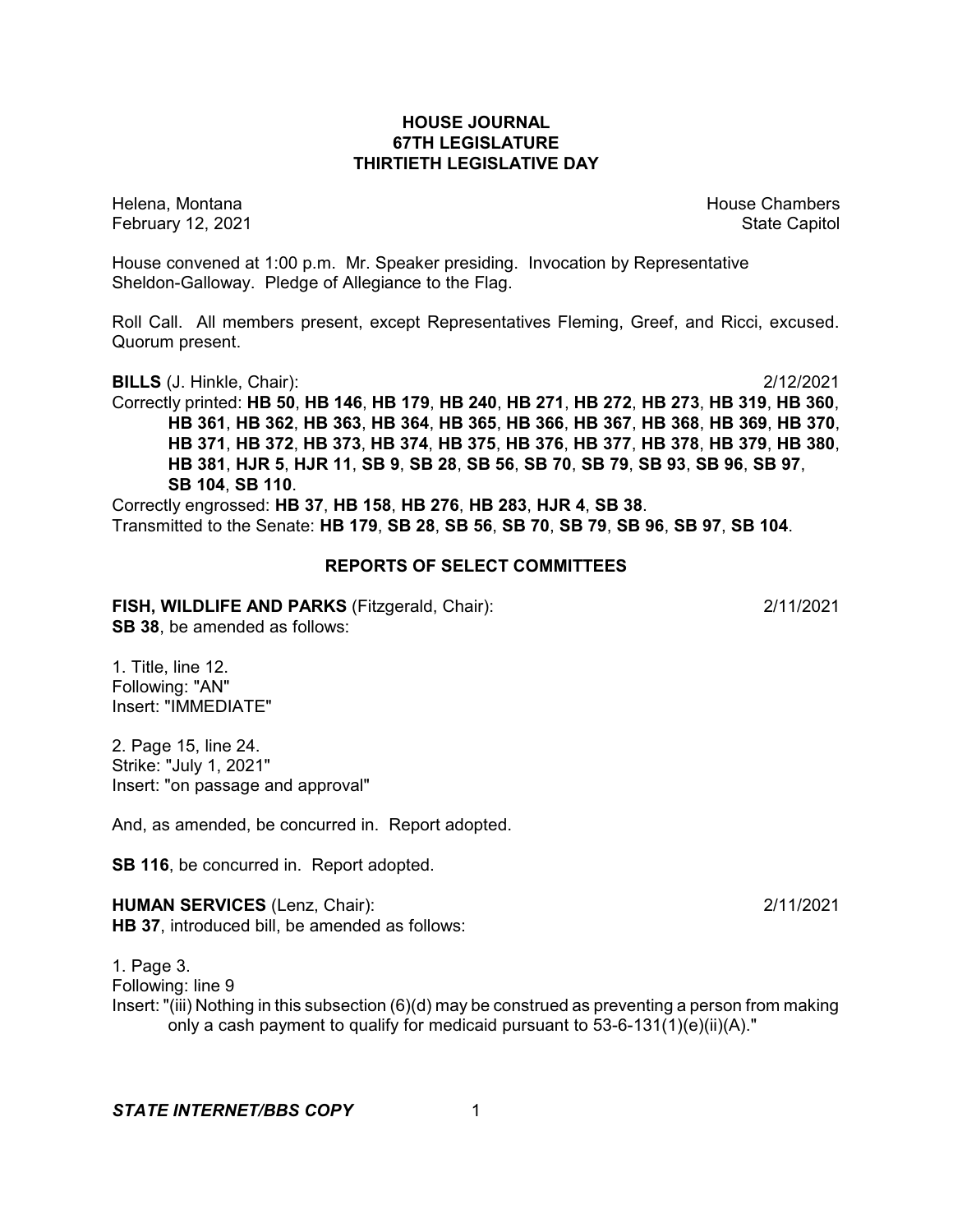2. Page 6, line 1.

Following: Page 5, line 28

Insert: "(c) Nothing in this subsection (4) may be construed as preventing a person from making only a cash payment to qualify for medicaid pursuant to subsection (1)(e)(ii)(A)."

3. Page 10.

Following: line 1

Insert: "(c) Nothing in this subsection (4) may be construed as preventing a person from making only a cash payment to qualify for medicaid pursuant to subsection  $(1)(e)(ii)(A)$ ."

And, as amended, do pass. Report adopted.

**HB 39**, do pass. Report adopted. **HB 275**, do pass. Report adopted. **HB 276**, introduced bill, be amended as follows:

1. Title, line 4. **Strike:** "LICENSED" **Insert:** "CERTIFIED"

2. Title, line 5. **Following:** "HEALTH;" **Insert:** "INCORPORATING BEHAVIORAL HEALTH PEER SUPPORT INTO THE BOARD OF BEHAVIORAL HEALTH DUTIES;"

3. Title, line 5. **Strike:** "SECTION" **Insert:** "SECTIONS"

4. Title, line 6. **Following:** "1744" **Insert:** "AND 3-22-201"

5. Page 1, line 19. **Strike:** "licensed" **Insert:** "certified"

6. Page 1. **Following:** line 21 **Insert:** "**Section 2.** Section 37-22-201, MCA, is amended to read:

"**37-22-201. Duties of board.** The board:

(1) shall recommend prosecutions for violations of 37-22-411, 37-23-311, and Title 37, chapter 35, and Title 37, chapter 37 chapters 35, 37, and 38, to the attorney general or the appropriate county attorney, or both;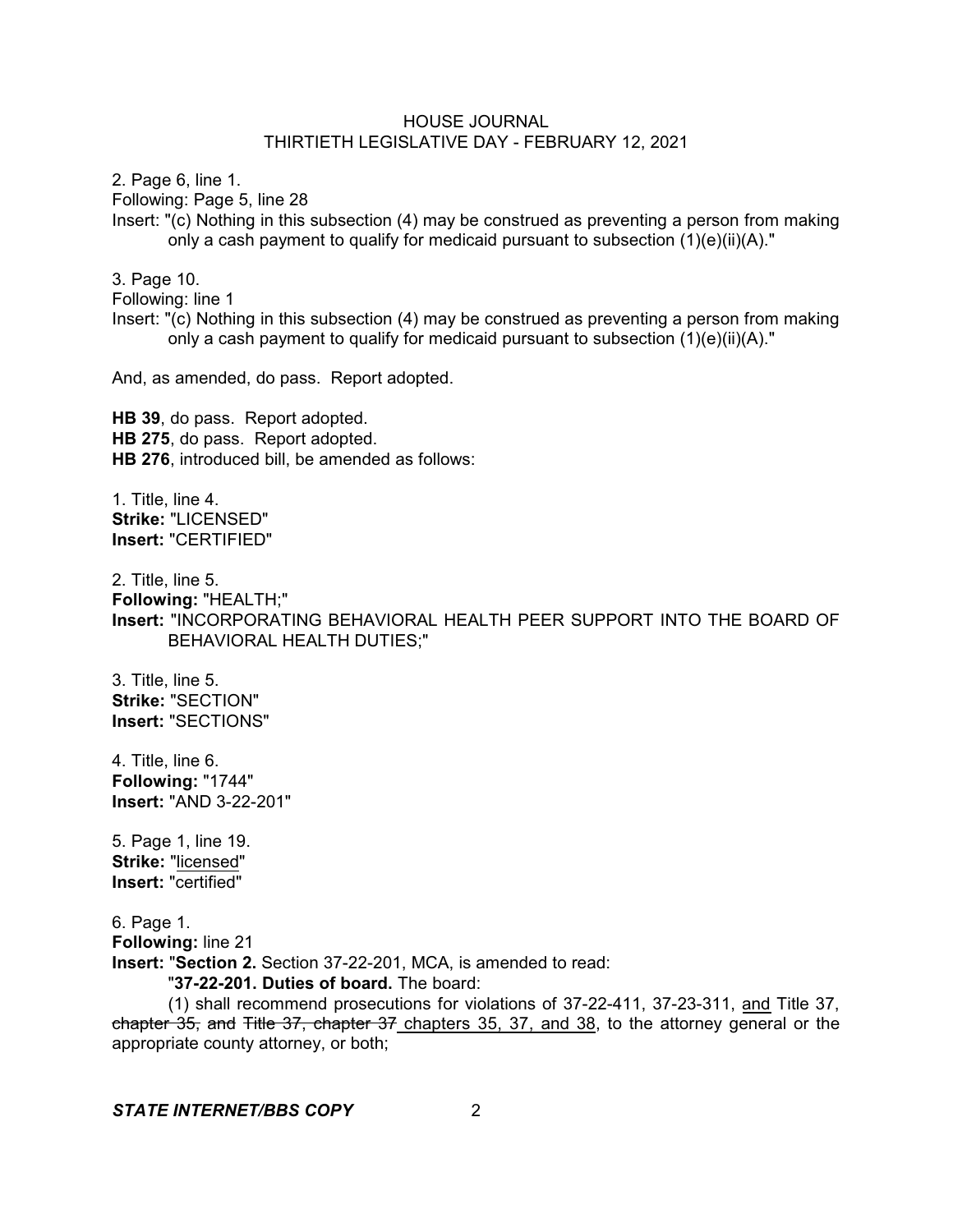(2) shall meet at least once every 3 months to perform the duties described in Title 37, chapters 1, 23, 35, and 37, and 38, and this chapter. The board may, once a year by a consensus of board members, determine that there is no necessity for a board meeting.

(3) shall adopt rules that set professional, practice, and ethical standards for social workers, marriage and family therapists, addiction counselors, and professional counselors, and behavioral health peer support specialists and other rules as may be reasonably necessary for the administration of Title 37, chapters 23, 35, and 37, and 38, and this chapter; and

(4) may adopt rules governing the issuance of licenses of special competence in particular areas of practice as a licensed professional counselor. The board shall establish criteria for each particular area for which a license is issued"

And, as amended, do pass. Report adopted.

**LOCAL GOVERNMENT** (Custer, Chair): 2/11/2021 **HB 268**, do pass. Report adopted. **SB 54**, be concurred in. Report adopted.

**SB 74**, be concurred in. Report adopted.

# **FIRST READING AND COMMITMENT OF BILLS**

The following House bills were introduced, read first time, and referred to committees:

**HB 382**, introduced by W. Curdy, referred to Natural Resources. **HB 383**, introduced by B. Usher, M. Bertoglio, M. Binkley, P. Fielder, F. Garner, D. Harvey, D. Hawk, C. Hinkle, S. Kerns, C. Knudsen, R. Knudsen, D. Lenz, B. Ler, B. Phalen, J. Read, A. Regier, D. Skees, F. Smith, M. Stromswold, J. Trebas, B. Tschida, S. Vinton, J. Ellsworth, S. Fitzpatrick, D. Kary, C. Smith, G. Vance, referred to Transportation. **HB 384**, introduced by S. Gunderson, referred to Judiciary. **HB 385**, introduced by S. Gunderson, referred to Judiciary. **HB 386**, introduced by S. Gist, M. Binkley, W. Curdy, P. Fielder, G. Frazer, S. Greef, S. Gunderson, D. Harvey, E. Hill, C. Hinkle, M. Hopkins, J. Kassmier, B. Ler, D. Loge, R. Marshall, S. Novak, J. Read, V. Ricci, J. Schillinger, D. Skees, K. Zolnikov, M. Lang, referred to Judiciary. **HB 387**, introduced by E. Stafman, referred to Energy, Technology and Federal Relations. **HB 388**, introduced by E. Stafman, referred to State Administration. **HB 389**, introduced by E. Stafman, referred to Energy, Technology and Federal Relations. **HB 390**, introduced by K. Sullivan, W. Curdy, D. Harvey, K. Holmlund, M. Malone, D. Ankney, B. Bennett, B. Gillespie, J. Gross, D. Howard, T. Jacobson, R. Lynch, J. Small, M. Sweeney, R. Tempel, G. Vance, referred to Judiciary. **HB 391**, introduced by F. Fleming, referred to Judiciary. **HB 392**, introduced by J. Windy Boy, T. Running Wolf, T. Welch, R. Whiteman Pena, J. Small, referred to Education. **HB 393**, introduced by J. Gillette, referred to Judiciary. **HB 394**, introduced by M. Noland, referred to Taxation. **HB 395**, introduced by J. Dooling, S. Berglee, M. Malone, R. Marshall, J. Trebas, B. Usher, T. Gauthier, C. Glimm, , B. Keenan, referred to Local Government.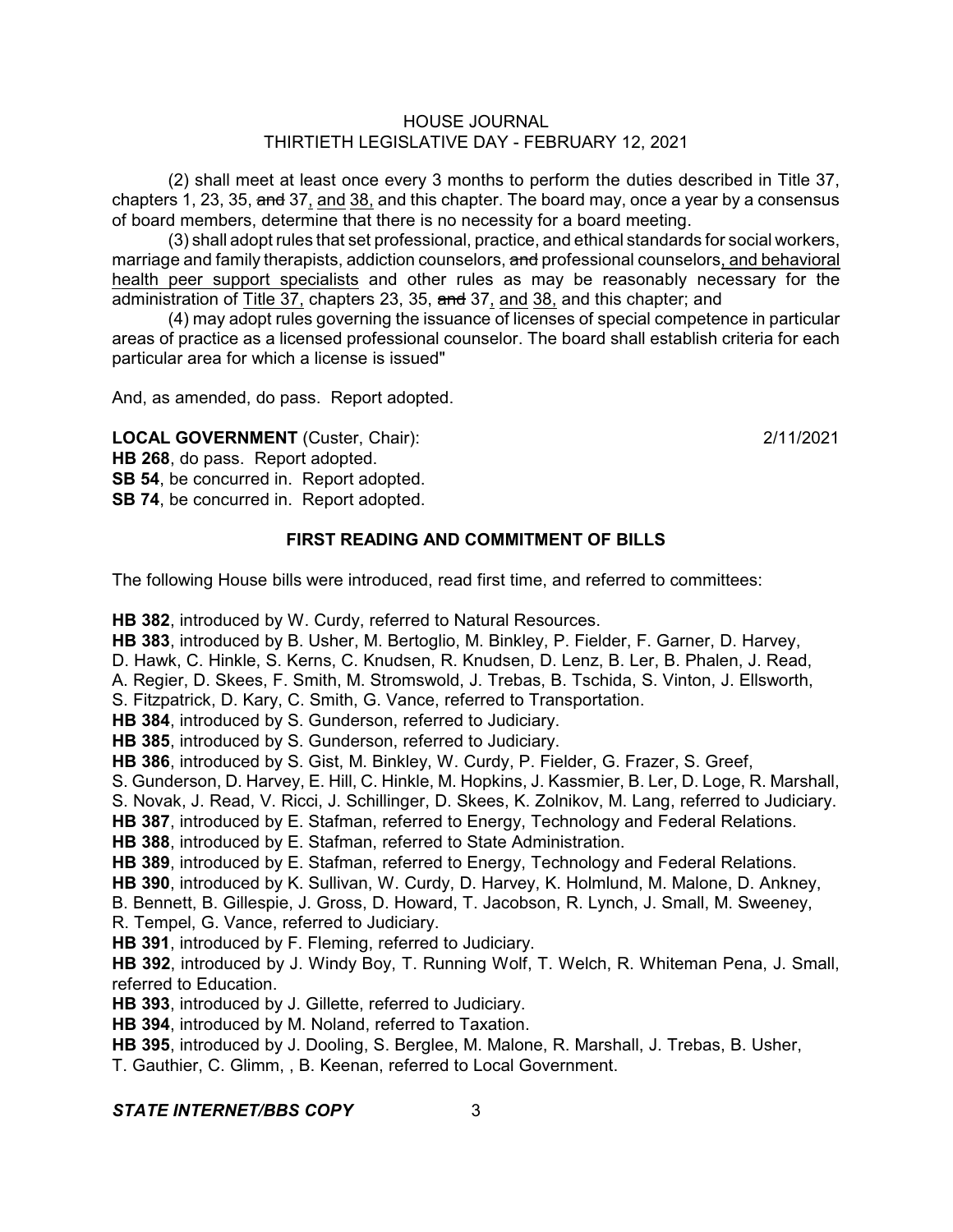**HB 396**, introduced by J. Kassmier, referred to Agriculture.

**HB 397**, introduced by J. Kassmier, referred to Taxation.

**HB 398**, introduced by D. Lenz, referred to Judiciary.

**HB 399**, introduced by M. Hopkins, referred to Judiciary.

**HB 400**, introduced by T. Moore, M. Bertoglio, G. Custer, G. Frazer, M. Funk, S. Gist, S. Greef, D. Harvey, D. Hawk, C. Hinkle, M. Hopkins, S. Novak, M. Stromswold, K. Zolnikov, referred to Human Services.

**HB 401**, introduced by S. Galloway, S. Berglee, M. Binkley, L. Brewster, J. Fuller, F. Garner,

J. Gillette, S. Gist, E. Hill, C. Hinkle, J. Kassmier, M. Malone, R. Marshall, T. Moore, F. Nave,

J. Patelis, B. Phalen, J. Read, A. Regier, J. Schillinger, L. Sheldon-Galloway, J. Trebas, B. Usher, M. Blasdel, S. Fitzpatrick, G. Hertz, referred to Judiciary.

**HB 402**, introduced by S. Galloway, S. Berglee, M. Binkley, L. Brewster, N. Duram, J. Fuller, F. Garner, J. Gillette, S. Gist, E. Hill, C. Hinkle, J. Kassmier, M. Malone, R. Marshall, F. Nave, J. Patelis, B. Phalen, J. Read, A. Regier, J. Schillinger, L. Sheldon-Galloway, J. Trebas, B. Usher, M. Blasdel, S. Fitzpatrick, G. Hertz, referred to Judiciary.

**HB 403**, introduced by T. Running Wolf, K. Abbott, J. Fuller, D. Harvey, D. Hawk, M. Marler, S. Novak, M. Weatherwax, R. Whiteman Pena, J. Windy Boy, J. Small, referred to Education.

# **THIRD READING OF BILLS**

The following bills having been read three several times, title and history agreed to, were disposed of in the following manner:

**HB 179** passed as follows:

Yeas: Abbott, Anderson, Bedey, Berglee, Bertoglio, Bishop, Buckley, Buttrey, Curdy, Custer, Dooling, Dunwell, Farris-Olsen, Fern, Fitzgerald, France, Frazer, Fuller, Funk, Garner, Hamilton, Harvey, Hawk, Hayman, Holmlund, Hopkins, Jones, Kelker, Keogh, Kerr-Carpenter, Knudsen C, Kortum, Loge, Malone, Marler, McKamey, Novak, Olsen, Putnam, Running Wolf, Smith, Stafman, Stewart Peregoy, Sullivan, Tenenbaum, Thane, Vinton, Walsh, Weatherwax, Welch, Whiteman Pena, Whitman, Windy Boy, Zolnikov, Mr. Speaker. Total 55

Nays: Bartel, Beard, Binkley, Brewster, Caferro, Carlson, Duram, Fielder, Galloway, Gillette, Gist, Gunderson, Hill, Hinkle C, Hinkle J, Karjala, Kassmier, Keane, Kerns, Knudsen R, Lenz, Ler, Marshall, Mercer, Mitchell, Moore, Nave, Noland, Patelis, Phalen, Read, Regier A, Regier M, Reksten, Schillinger, Seekins-Crowe, Sheldon-Galloway, Skees, Stromswold, Trebas, Tschida, Usher.

Total 42

Voted absentee: None.

Excused: Fleming, Greef, Ricci. Total 3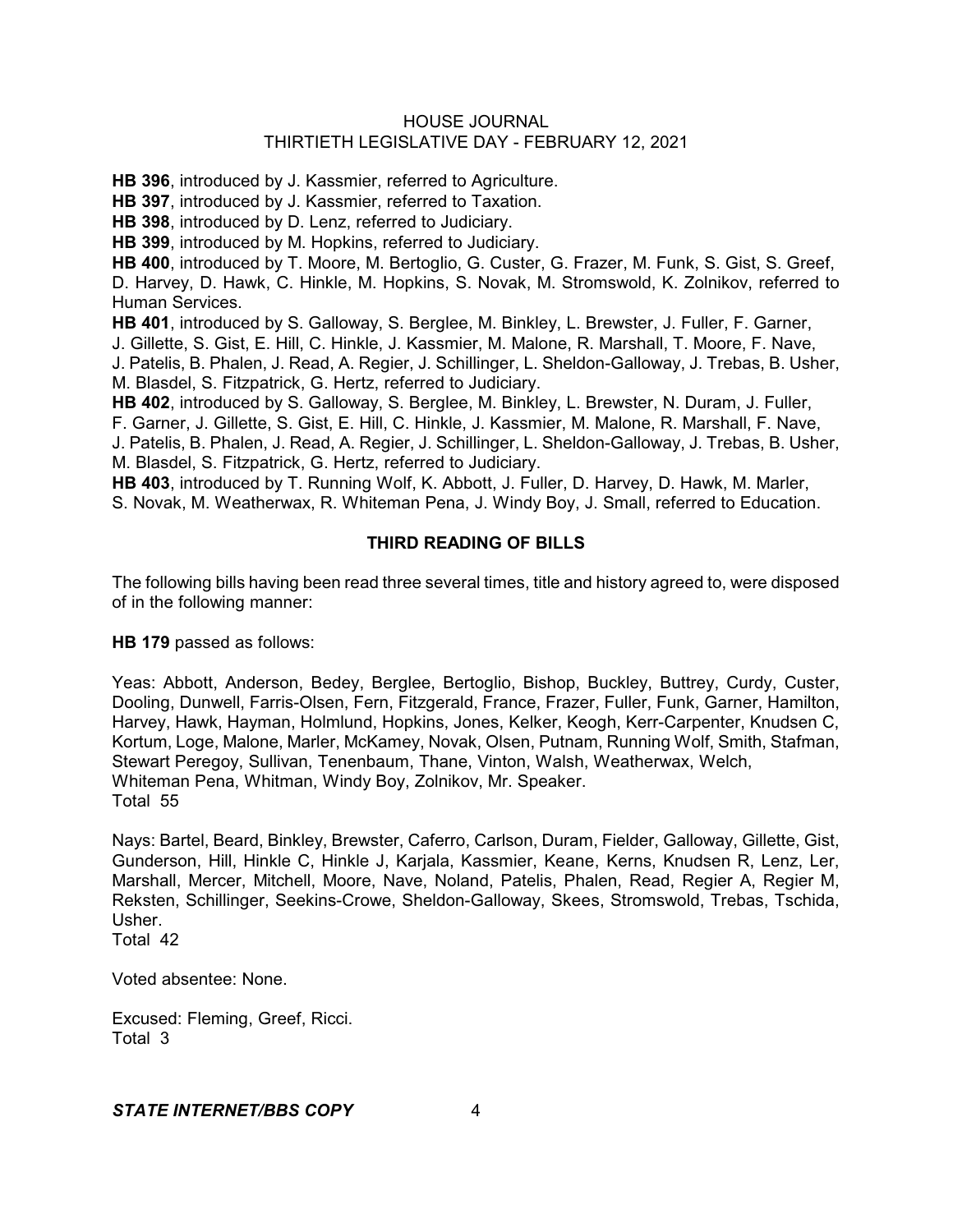Absent or not voting: None. Total 0

**SB 28** concurred in as follows:

Yeas: Abbott, Anderson, Bartel, Beard, Bedey, Berglee, Bertoglio, Binkley, Bishop, Brewster, Buckley, Buttrey, Caferro, Carlson, Curdy, Custer, Dooling, Duram, Farris-Olsen, Fern, Fielder, Fitzgerald, France, Frazer, Fuller, Funk, Galloway, Garner, Gillette, Gist, Gunderson, Harvey, Hawk, Hayman, Hill, Hinkle C, Hinkle J, Holmlund, Hopkins, Jones, Karjala, Kassmier, Keane, Kelker, Keogh, Kerns, Kerr-Carpenter, Knudsen C, Knudsen R, Kortum, Lenz, Ler, Loge, Malone, Marler, Marshall, McKamey, Mercer, Mitchell, Moore, Nave, Noland, Novak, Patelis, Phalen, Putnam, Read, Regier A, Regier M, Reksten, Running Wolf, Schillinger, Seekins-Crowe, Sheldon-Galloway, Skees, Smith, Stafman, Stewart Peregoy, Stromswold, Sullivan, Tenenbaum, Thane, Trebas, Tschida, Usher, Vinton, Walsh, Weatherwax, Welch, Whiteman Pena, Whitman, Windy Boy, Zolnikov, Mr. Speaker. Total 94

Nays: Dunwell, Hamilton, Olsen. Total 3

Voted absentee: None.

Excused: Fleming, Greef, Ricci. Total 3

Absent or not voting: None. Total 0

**SB 56** concurred in as follows:

Yeas: Abbott, Anderson, Bartel, Beard, Bedey, Berglee, Bertoglio, Binkley, Bishop, Brewster, Buckley, Buttrey, Caferro, Carlson, Curdy, Custer, Dooling, Dunwell, Duram, Farris-Olsen, Fern, Fielder, Fitzgerald, France, Frazer, Fuller, Funk, Galloway, Garner, Gillette, Gist, Gunderson, Hamilton, Harvey, Hawk, Hayman, Hill, Hinkle C, Hinkle J, Holmlund, Hopkins, Jones, Karjala, Kassmier, Keane, Kelker, Keogh, Kerns, Kerr-Carpenter, Knudsen C, Knudsen R, Kortum, Lenz, Ler, Loge, Malone, Marler, Marshall, McKamey, Mercer, Mitchell, Moore, Nave, Noland, Novak, Olsen, Patelis, Phalen, Putnam, Read, Regier A, Regier M, Reksten, Running Wolf, Schillinger, Seekins-Crowe, Sheldon-Galloway, Skees, Smith, Stafman, Stewart Peregoy, Stromswold, Sullivan, Tenenbaum, Thane, Trebas, Tschida, Usher, Vinton, Walsh, Weatherwax, Welch, Whiteman Pena, Whitman, Windy Boy, Zolnikov, Mr. Speaker. Total 97

Nays: None. Total 0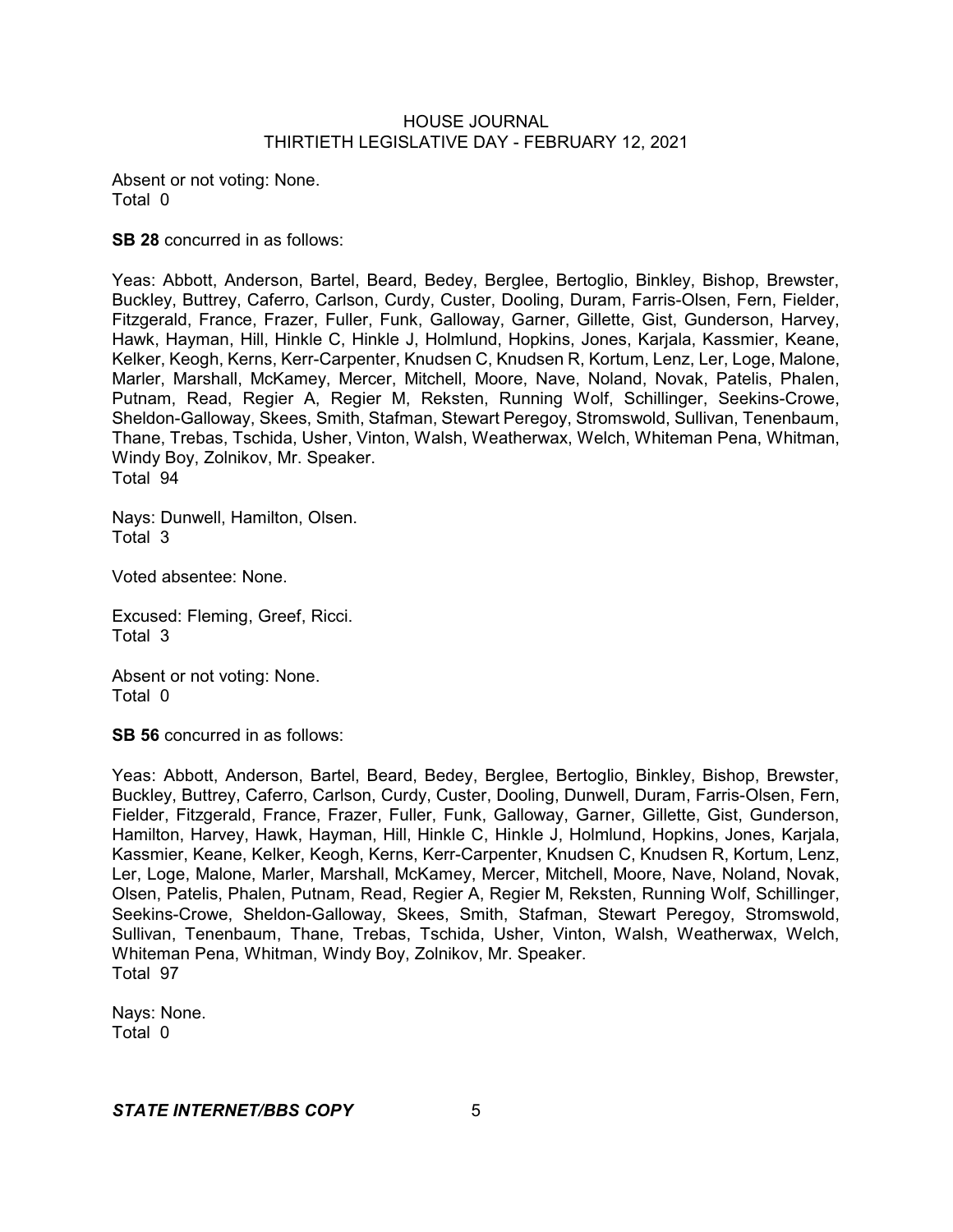Voted absentee: None.

Excused: Fleming, Greef, Ricci. Total 3

Absent or not voting: None. Total 0

**SB 70** concurred in as follows:

Yeas: Abbott, Anderson, Bartel, Beard, Bedey, Berglee, Bertoglio, Binkley, Bishop, Brewster, Buckley, Buttrey, Caferro, Carlson, Curdy, Custer, Dooling, Dunwell, Duram, Farris-Olsen, Fern, Fielder, Fitzgerald, France, Frazer, Fuller, Funk, Galloway, Garner, Gillette, Gist, Gunderson, Hamilton, Harvey, Hawk, Hill, Hinkle C, Hinkle J, Holmlund, Hopkins, Jones, Karjala, Kassmier, Keane, Kelker, Keogh, Kerns, Kerr-Carpenter, Knudsen C, Knudsen R, Lenz, Ler, Loge, Malone, Marler, Marshall, McKamey, Mercer, Mitchell, Moore, Nave, Noland, Novak, Patelis, Phalen, Putnam, Read, Regier A, Regier M, Reksten, Running Wolf, Schillinger, Seekins-Crowe, Sheldon-Galloway, Skees, Smith, Stafman, Stewart Peregoy, Stromswold, Sullivan, Tenenbaum, Thane, Trebas, Tschida, Usher, Vinton, Walsh, Weatherwax, Welch, Whiteman Pena, Whitman, Windy Boy, Zolnikov, Mr. Speaker. Total 94

Nays: Hayman, Kortum, Olsen. Total 3

Voted absentee: None.

Excused: Fleming, Greef, Ricci. Total 3

Absent or not voting: None. Total 0

**SB 79** concurred in as follows:

Yeas: Abbott, Anderson, Bartel, Beard, Bedey, Berglee, Bertoglio, Binkley, Bishop, Brewster, Buckley, Buttrey, Caferro, Carlson, Curdy, Custer, Dooling, Dunwell, Duram, Farris-Olsen, Fern, Fielder, Fitzgerald, France, Frazer, Fuller, Funk, Galloway, Garner, Gillette, Gist, Gunderson, Hamilton, Harvey, Hawk, Hayman, Hill, Hinkle C, Hinkle J, Holmlund, Hopkins, Jones, Karjala, Kassmier, Keane, Kelker, Keogh, Kerns, Kerr-Carpenter, Knudsen C, Knudsen R, Kortum, Lenz, Ler, Loge, Malone, Marler, Marshall, McKamey, Mercer, Mitchell, Moore, Nave, Noland, Novak, Patelis, Phalen, Putnam, Read, Regier A, Regier M, Reksten, Running Wolf, Schillinger, Seekins-Crowe, Sheldon-Galloway, Skees, Smith, Stafman, Stewart Peregoy, Stromswold,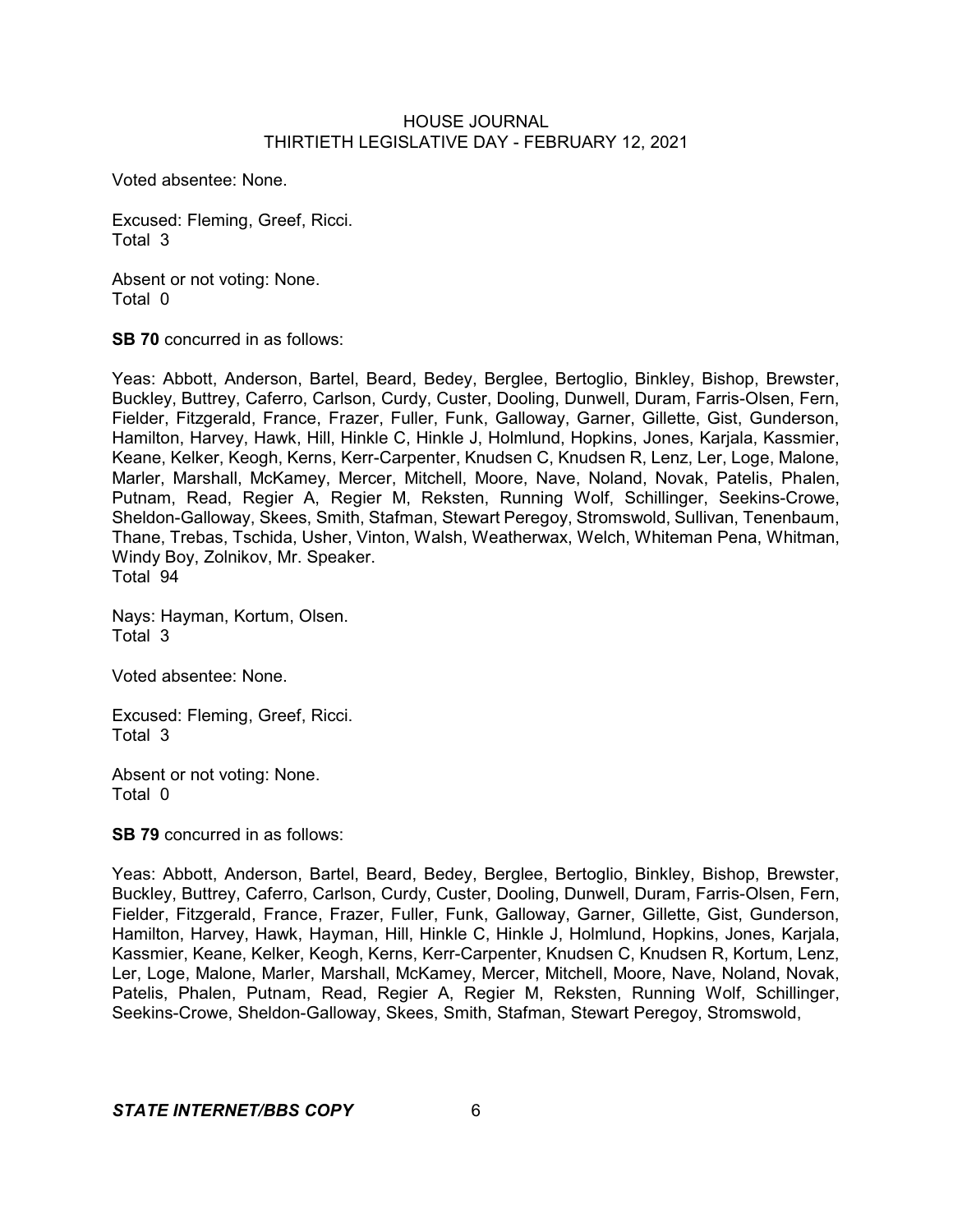Sullivan, Tenenbaum, Thane, Trebas, Tschida, Usher, Vinton, Walsh, Weatherwax, Welch, Whiteman Pena, Whitman, Windy Boy, Zolnikov, Mr. Speaker. Total 96

Nays: Olsen. Total 1

Voted absentee: None.

Excused: Fleming, Greef, Ricci. Total 3

Absent or not voting: None. Total 0

**SB 96** concurred in as follows:

Yeas: Abbott, Anderson, Beard, Bedey, Berglee, Bertoglio, Binkley, Bishop, Brewster, Buckley, Buttrey, Caferro, Carlson, Curdy, Custer, Dooling, Dunwell, Duram, Farris-Olsen, Fern, Fitzgerald, France, Frazer, Fuller, Funk, Galloway, Garner, Gillette, Gist, Gunderson, Hamilton, Harvey, Hawk, Hayman, Hill, Hinkle C, Hinkle J, Holmlund, Hopkins, Jones, Karjala, Kassmier, Keane, Kelker, Keogh, Kerns, Kerr-Carpenter, Knudsen C, Kortum, Lenz, Loge, Malone, Marler, Marshall, McKamey, Mercer, Moore, Nave, Noland, Novak, Olsen, Patelis, Phalen, Putnam, Read, Regier A, Reksten, Running Wolf, Schillinger, Seekins-Crowe, Sheldon-Galloway, Skees, Smith, Stafman, Stewart Peregoy, Sullivan, Tenenbaum, Thane, Trebas, Tschida, Vinton, Walsh, Weatherwax, Welch, Whiteman Pena, Whitman, Windy Boy, Mr. Speaker. Total 88

Nays: Bartel, Fielder, Knudsen R, Ler, Mitchell, Regier M, Stromswold, Usher, Zolnikov. Total 9

Voted absentee: None.

Excused: Fleming, Greef, Ricci. Total 3

Absent or not voting: None. Total 0

**SB 97** concurred in as follows:

Yeas: Abbott, Anderson, Bartel, Beard, Bedey, Berglee, Bertoglio, Binkley, Bishop, Brewster, Buckley, Buttrey, Caferro, Carlson, Curdy, Custer, Dooling, Dunwell, Duram, Farris-Olsen, Fern, Fielder, Fitzgerald, France, Frazer, Fuller, Funk, Galloway, Garner, Gillette, Gist, Gunderson, Hamilton, Harvey, Hawk, Hayman, Hill, Hinkle C, Hinkle J, Holmlund, Hopkins, Jones, Karjala,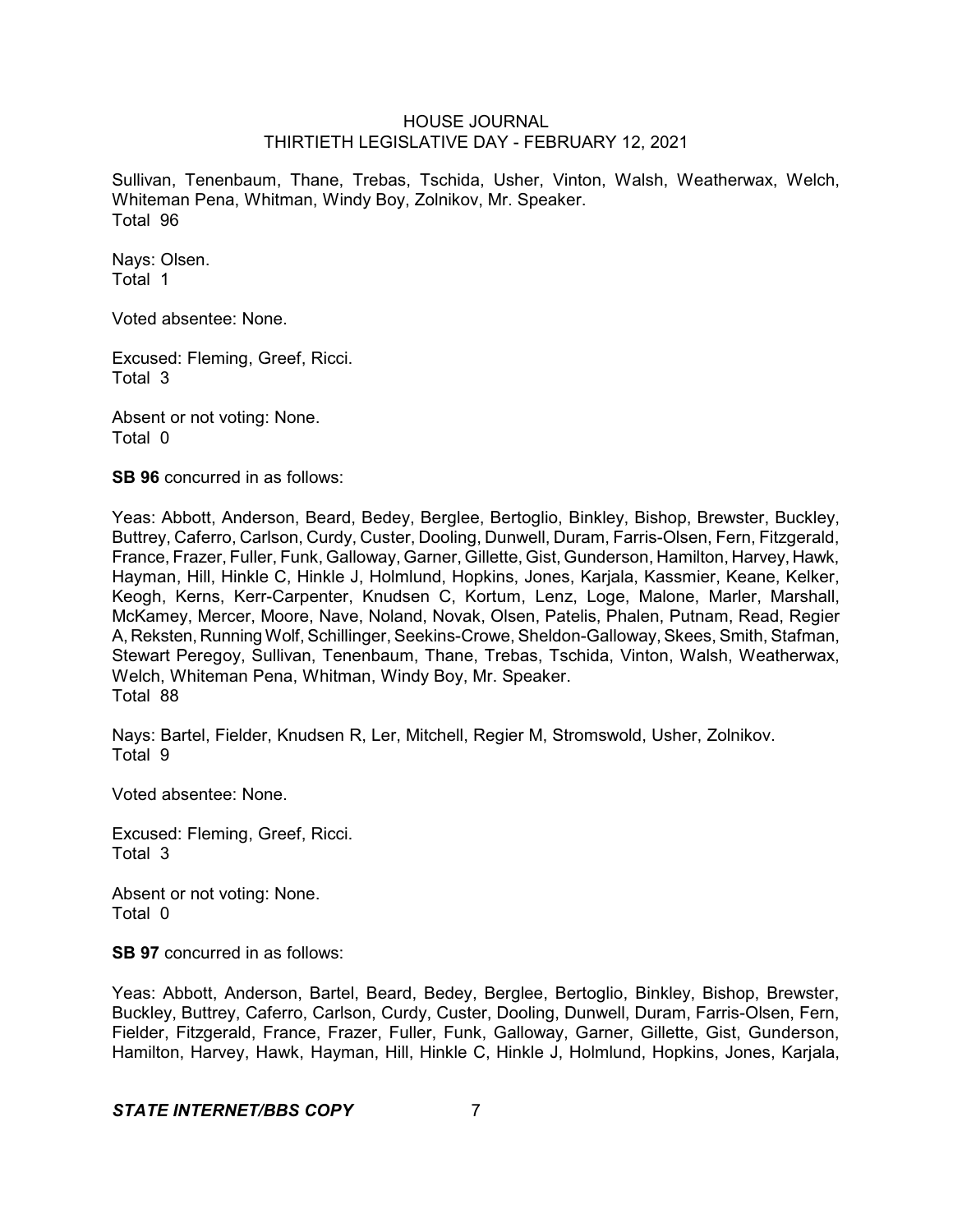Kassmier, Keane, Kelker, Keogh, Kerns, Kerr-Carpenter, Knudsen C, Knudsen R, Kortum, Lenz, Ler, Loge, Malone, Marler, Marshall, McKamey, Mercer, Mitchell, Moore, Nave, Noland, Novak, Olsen, Patelis, Phalen, Putnam, Read, Regier A, Regier M, Reksten, Running Wolf, Schillinger, Seekins-Crowe, Sheldon-Galloway, Skees, Smith, Stafman, Stewart Peregoy, Stromswold, Sullivan, Tenenbaum, Thane, Trebas, Tschida, Usher, Vinton, Walsh, Weatherwax, Welch, Whiteman Pena, Whitman, Windy Boy, Zolnikov, Mr. Speaker. Total 97

Nays: None. Total 0

Voted absentee: None.

Excused: Fleming, Greef, Ricci. Total 3

Absent or not voting: None. Total 0

**SB 104** concurred in as follows:

Yeas: Abbott, Anderson, Bartel, Beard, Bedey, Berglee, Bertoglio, Binkley, Bishop, Brewster, Buckley, Buttrey, Caferro, Carlson, Curdy, Custer, Dooling, Dunwell, Duram, Farris-Olsen, Fern, Fielder, Fitzgerald, France, Frazer, Fuller, Funk, Galloway, Garner, Gillette, Gist, Gunderson, Hamilton, Harvey, Hawk, Hayman, Hill, Hinkle C, Hinkle J, Holmlund, Hopkins, Jones, Karjala, Kassmier, Keane, Kelker, Keogh, Kerns, Kerr-Carpenter, Knudsen C, Knudsen R, Kortum, Lenz, Ler, Loge, Malone, Marler, Marshall, McKamey, Mercer, Mitchell, Moore, Nave, Noland, Novak, Patelis, Phalen, Putnam, Read, Regier A, Regier M, Reksten, Running Wolf, Schillinger, Seekins-Crowe, Sheldon-Galloway, Skees, Smith, Stafman, Stewart Peregoy, Stromswold, Sullivan, Tenenbaum, Thane, Trebas, Tschida, Usher, Vinton, Walsh, Weatherwax, Welch, Whiteman Pena, Whitman, Windy Boy, Zolnikov, Mr. Speaker. Total 96

Nays: Olsen. Total 1

Voted absentee: None.

Excused: Fleming, Greef, Ricci. Total 3

Absent or not voting: None. Total 0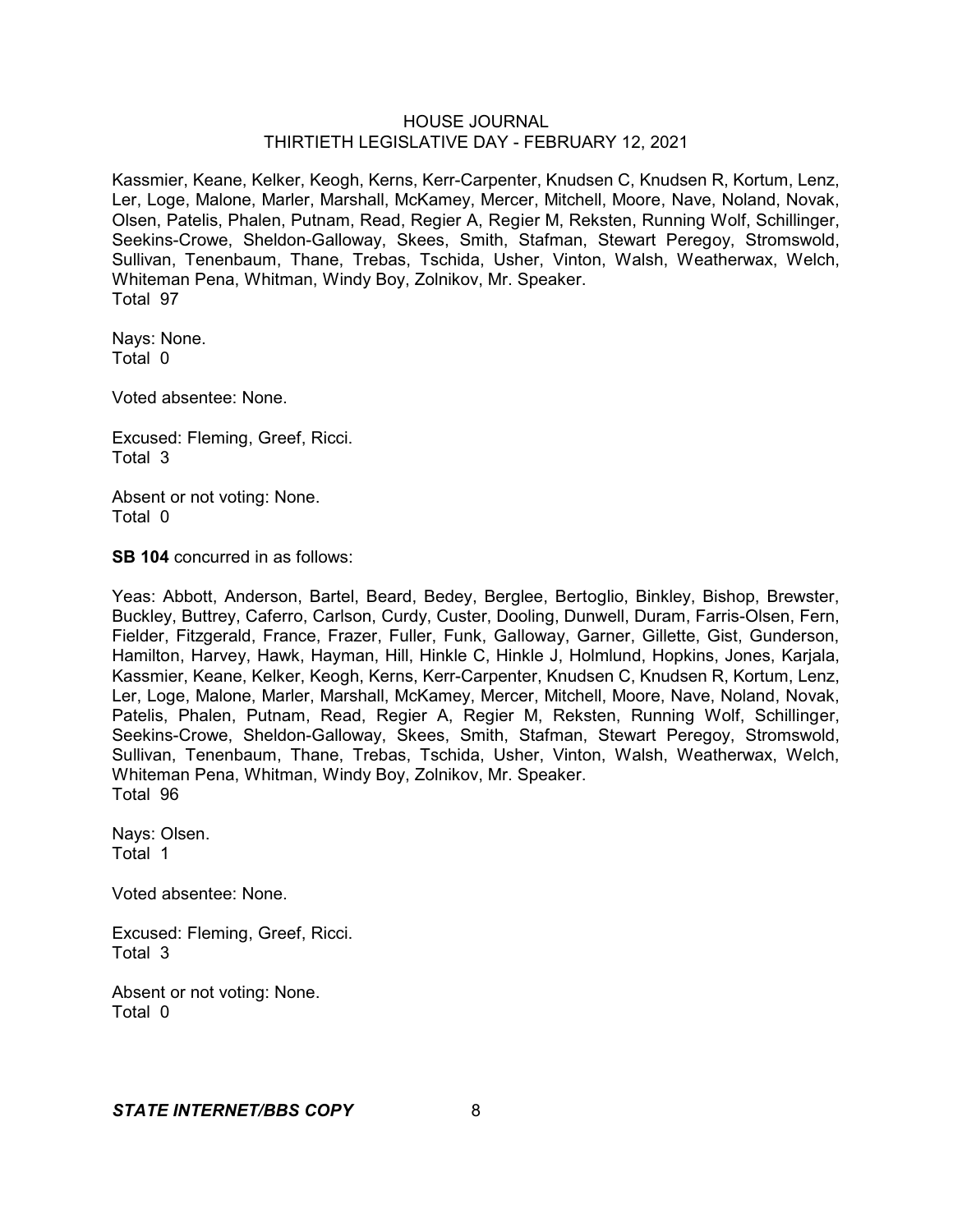# **SECOND READING OF BILLS (COMMITTEE OF THE WHOLE)**

Majority Leader Vinton moved the House resolve itself into a Committee of the Whole for consideration of business on second reading. Motion carried. Representative Zolnikov in the chair.

Mr. Speaker: We, your Committee of the Whole, having had under consideration business on second reading, recommend as follows:

**HB 49** - Representative Bedey moved **HB 49** do pass. Motion carried as follows:

Yeas: Abbott, Anderson, Bedey, Bertoglio, Bishop, Brewster, Buckley, Buttrey, Caferro, Curdy, Custer, Dooling, Dunwell, Farris-Olsen, Fern, Fitzgerald, France, Frazer, Fuller, Funk, Garner, Gist, Greef, Hamilton, Harvey, Hawk, Hayman, Hinkle C, Holmlund, Hopkins, Jones, Karjala, Keane, Kelker, Keogh, Kerr-Carpenter, Knudsen C, Kortum, Loge, Malone, Marler, McKamey, Mercer, Novak, Olsen,Putnam, Reksten, Running Wolf, Skees, Smith, Stafman, Stewart Peregoy, Sullivan, Tenenbaum, Thane, Trebas, Vinton, Walsh, Weatherwax, Welch, Whiteman Pena, Whitman, Zolnikov.

Total 63

Nays: Bartel, Beard, Berglee, Binkley, Carlson, Duram, Fielder, Fleming, Galloway, Gillette, Gunderson, Hill, Hinkle J, Kassmier, Kerns, Knudsen R, Lenz, Ler, Marshall, Mitchell, Moore, Nave, Noland, Patelis, Phalen, Read, Regier A, Regier M, Ricci, Schillinger, Seekins-Crowe, Sheldon-Galloway, Stromswold, Tschida, Usher, Windy Boy, Mr. Speaker. Total 37

Voted absentee: Greef, Aye; Fleming, Ricci, No.

Excused: Fleming, Greef, Ricci. Total 3

Absent or not voting: None. Total 0

**HB 139** - Representative Welch moved **HB 139** do pass. Motion carried as follows:

Yeas: Abbott, Anderson, Bartel, Beard, Bedey, Berglee, Bertoglio, Bishop, Brewster, Buckley, Buttrey, Carlson, Custer, Dooling, Duram, Fern, Fitzgerald, Fleming, Frazer, Fuller, Funk, Galloway, Garner, Gillette, Gist, Greef, Gunderson, Harvey, Hawk, Hill, Hinkle C, Hinkle J, Holmlund, Hopkins, Jones, Karjala, Kassmier, Keane, Kelker, Kerns, Kerr-Carpenter, Knudsen C, Knudsen R, Lenz, Ler, Loge, Malone, Marshall, McKamey, Mercer, Mitchell, Moore, Noland, Novak, Patelis, Phalen, Putnam, Read, Regier A, Reksten, Ricci, Schillinger, Seekins-Crowe, Sheldon-Galloway, Smith, Stafman, Stromswold, Sullivan, Thane, Trebas, Vinton, Walsh, Welch, Whitman, Zolnikov, Mr. Speaker. Total 76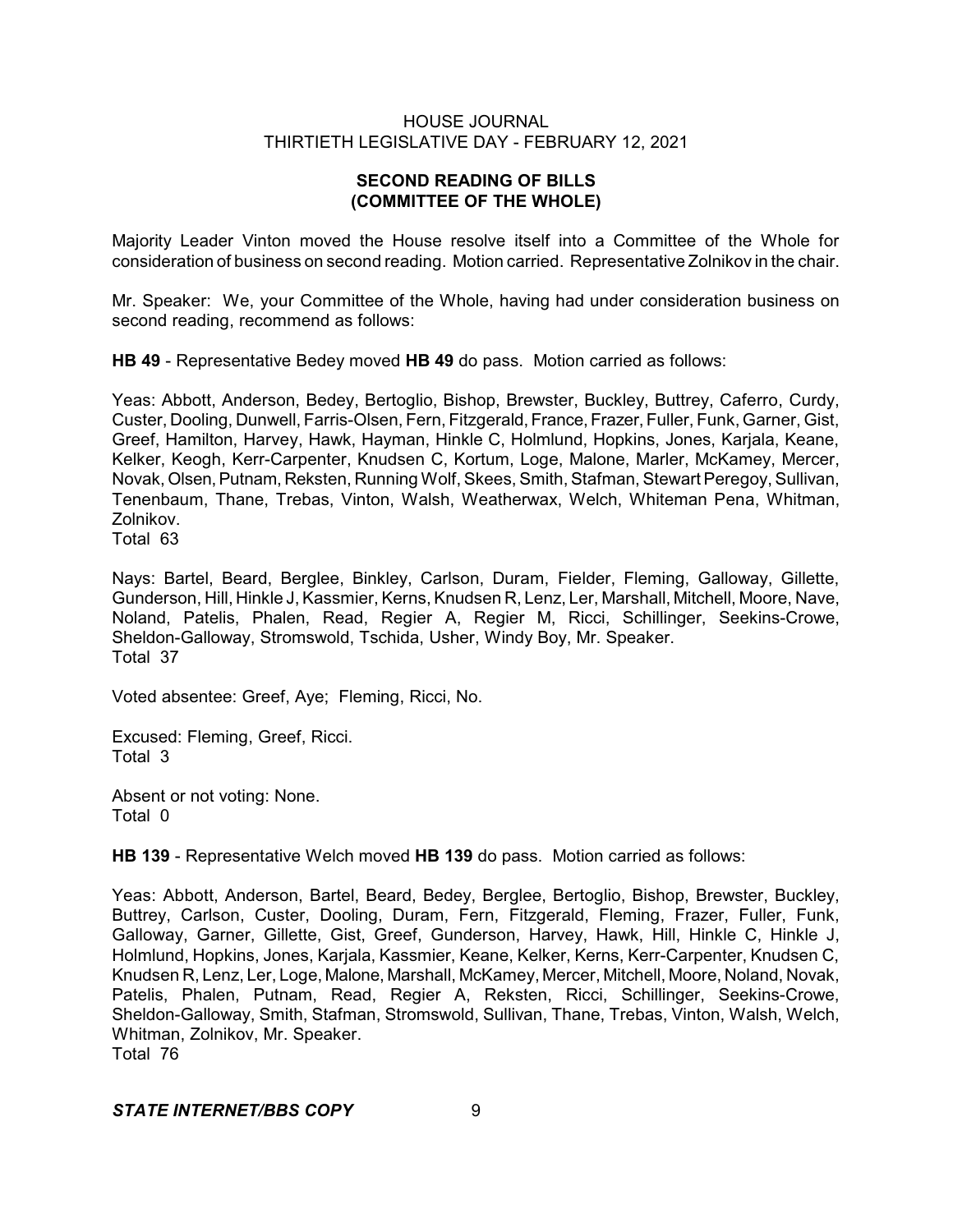Nays: Binkley, Caferro, Curdy, Dunwell, Farris-Olsen, Fielder, France, Hamilton, Hayman, Keogh, Kortum, Marler, Nave, Olsen, Regier M, Running Wolf, Skees, Stewart Peregoy, Tenenbaum, Tschida, Usher, Weatherwax, Whiteman Pena, Windy Boy. Total 24

Voted absentee: Fleming, Greef, Ricci, Aye.

Excused: Fleming, Greef, Ricci. Total 3

Absent or not voting: None. Total 0

**HB 202** - Representative Loge moved **HB 202** do pass. Motion carried as follows:

Yeas: Anderson, Bartel, Bedey, Brewster, Buckley, Buttrey, Carlson, Custer, Dooling, Dunwell, Duram, Fern, Fitzgerald, Frazer, Funk, Garner, Gist, Greef, Gunderson, Hamilton, Harvey, Hawk, Hill, Hinkle C, Hinkle J, Holmlund, Hopkins, Jones, Karjala, Keane, Kelker, Loge, Marler, Marshall, Mercer, Moore, Nave, Novak, Olsen, Patelis, Phalen, Putnam, Read, Reksten, Schillinger, Smith, Stewart Peregoy, Trebas, Walsh, Welch, Whitman, Zolnikov. Total 52

Nays: Abbott, Beard, Berglee, Bertoglio, Binkley, Bishop, Caferro, Curdy, Farris-Olsen, Fielder, Fleming, France, Fuller, Galloway, Gillette, Hayman, Kassmier, Keogh, Kerns, Kerr-Carpenter, Knudsen C, Knudsen R, Kortum, Lenz, Ler, Malone, McKamey, Mitchell, Noland, Regier A, Regier M, Ricci, Running Wolf,Seekins-Crowe,Sheldon-Galloway,Skees, Stafman, Stromswold, Sullivan, Tenenbaum, Thane, Tschida, Usher, Vinton, Weatherwax, Whiteman Pena, Windy Boy, Mr. Speaker. Total 48

Voted absentee: Greef, Aye; Fleming, Ricci, No.

Excused: Fleming, Greef, Ricci. Total 3

Absent or not voting: None. Total 0

**HB 217** - Representative Buttrey moved **HB 217** do pass. Motion carried as follows:

Yeas: Abbott, Anderson, Bedey, Bertoglio, Bishop, Brewster, Buckley, Buttrey, Caferro, Curdy, Custer, Dooling, Dunwell, Duram, Farris-Olsen, Fern, Fitzgerald, Fleming, Frazer, Funk, Garner, Gillette, Gist, Greef, Gunderson, Hamilton, Harvey, Hawk, Hayman, Hill, Hinkle C, Hinkle J, Holmlund, Jones, Karjala, Kassmier, Keane, Kelker, Keogh, Kerr-Carpenter, Kortum, Loge, Malone, Marler, McKamey, Noland, Novak, Olsen, Patelis, Putnam, Regier A, Reksten, Ricci,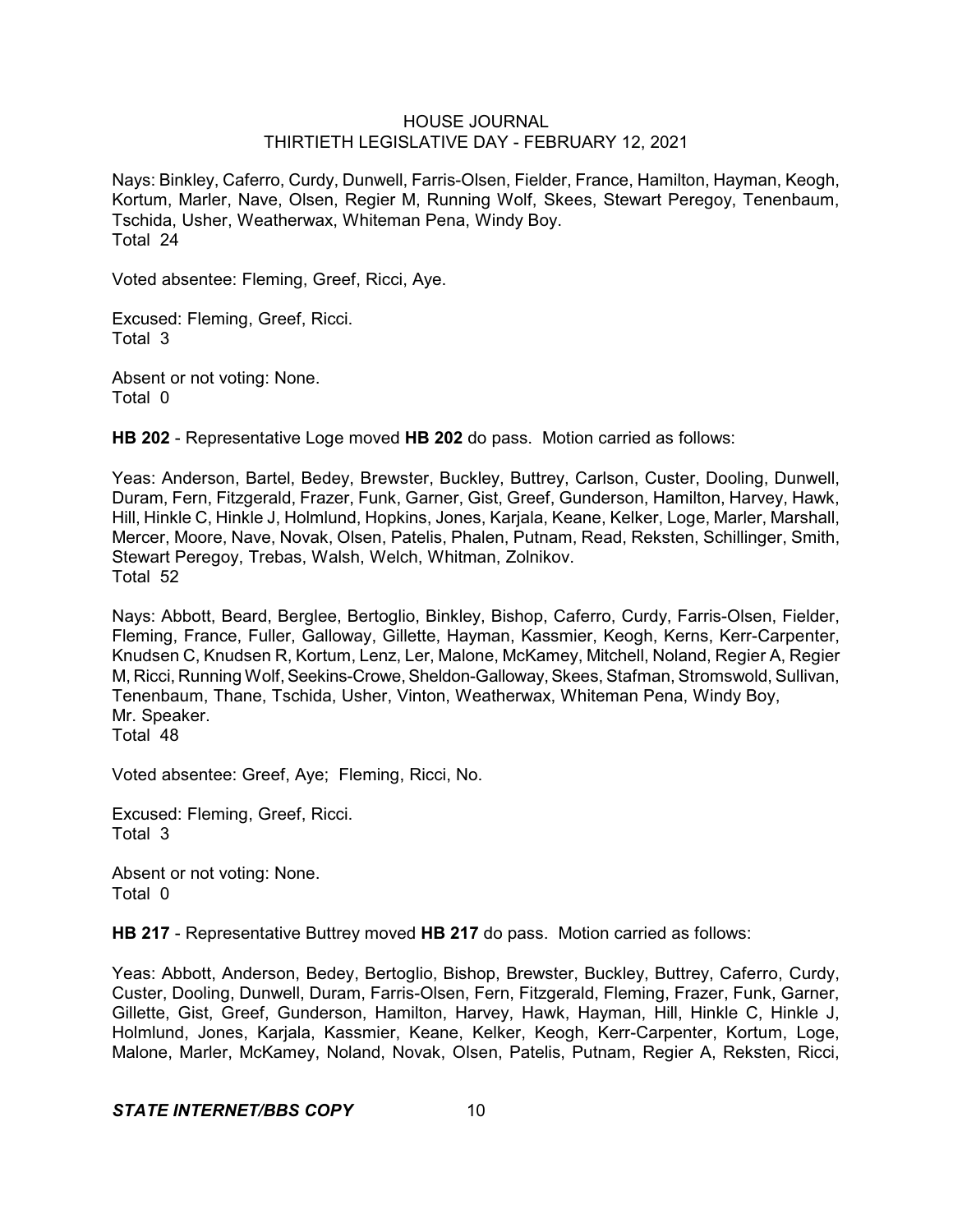Running Wolf, Seekins-Crowe, Smith, Stafman, Stewart Peregoy, Sullivan, Tenenbaum, Thane, Vinton, Walsh, Weatherwax, Welch, Whiteman Pena, Whitman, WindyBoy, Zolnikov, Mr.Speaker. Total 70

Nays: Bartel, Beard, Berglee, Binkley, Carlson, Fielder, France, Fuller, Galloway, Hopkins, Kerns, Knudsen C, Knudsen R, Lenz, Ler, Marshall, Mercer, Mitchell, Moore, Nave, Phalen, Read, Regier M, Schillinger, Sheldon-Galloway, Skees, Stromswold, Trebas, Tschida, Usher. Total 30

Voted absentee: Fleming, Greef, Ricci, Aye.

Excused: Fleming, Greef, Ricci. Total 3

Absent or not voting: None. Total 0

**HB 220** - Representative Putnam moved **HB 220** do pass. Motion carried as follows:

Yeas: Abbott, Anderson, Bedey, Bertoglio, Bishop, Buckley, Buttrey, Caferro, Curdy, Custer, Dooling, Dunwell, Duram, Farris-Olsen, Fern, Fitzgerald, Fleming, France, Frazer, Funk, Garner, Gist, Greef, Gunderson, Hamilton, Harvey, Hawk, Hayman, Holmlund, Hopkins, Jones, Karjala, Kassmier, Keane, Kelker, Keogh, Kortum, Loge, Malone, Marler, McKamey, Novak, Olsen, Patelis, Putnam, Reksten, Ricci, Running Wolf, Schillinger, Smith, Stafman, Stewart Peregoy, Sullivan, Tenenbaum, Thane, Trebas, Walsh, Weatherwax, Welch, Whiteman Pena, Whitman, Zolnikov, Mr. Speaker.

Total 63

Nays: Bartel, Beard, Berglee, Binkley, Brewster, Carlson, Fielder, Fuller, Galloway, Gillette, Hill, Hinkle C, Hinkle J, Kerns, Kerr-Carpenter, Knudsen C, Knudsen R, Lenz, Ler, Marshall, Mercer, Mitchell, Moore, Nave, Noland, Phalen, Read, Regier A, Regier M, Seekins-Crowe, Sheldon-Galloway, Skees, Stromswold, Tschida, Usher, Vinton, Windy Boy. Total 37

Voted absentee: Fleming, Greef, Ricci, Aye.

Excused: Fleming, Greef, Ricci. Total 3

Absent or not voting: None. Total 0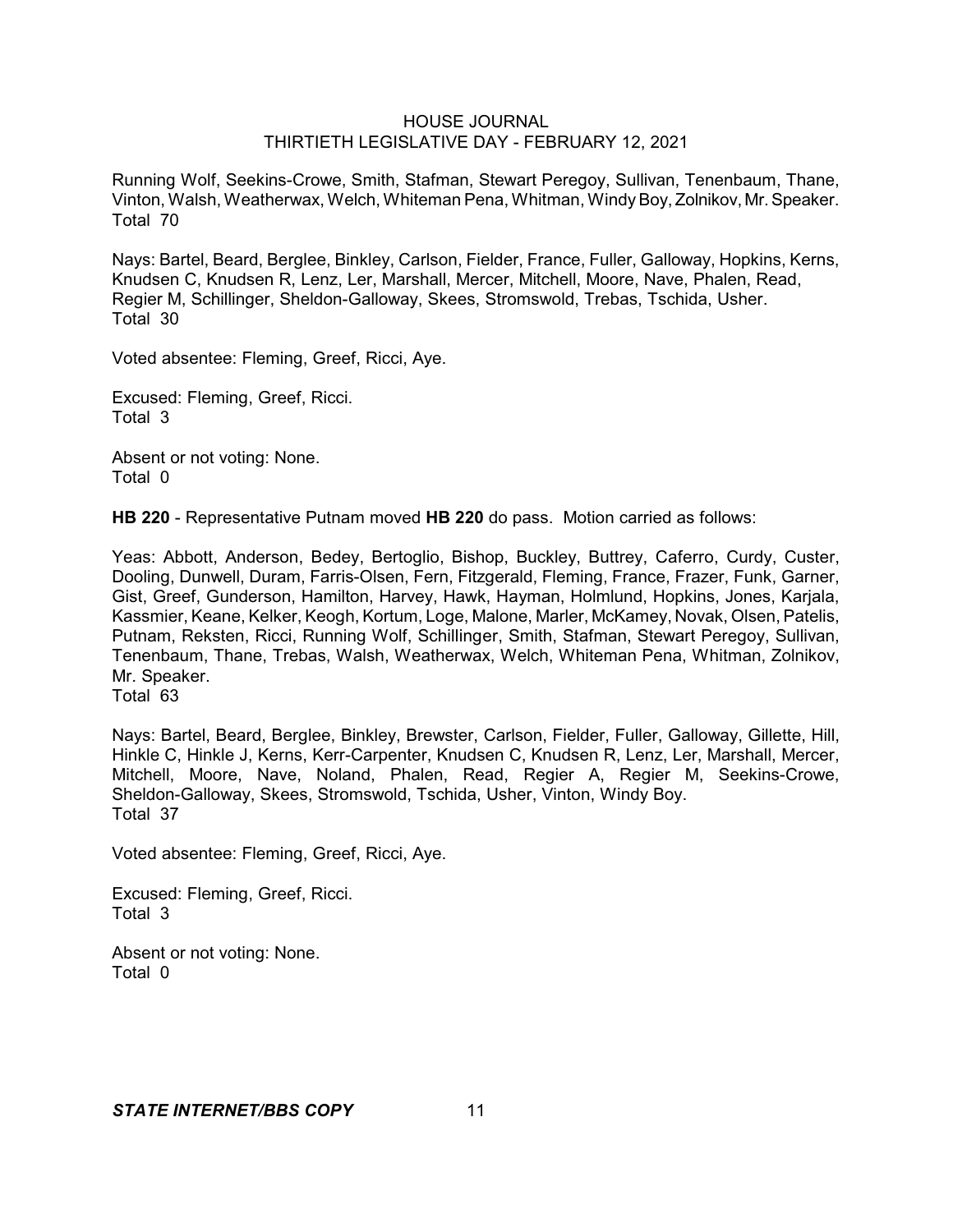**HB 282** - Representative Anderson moved **HB 282** do pass. Motion carried as follows:

Yeas: Abbott, Anderson, Bartel, Beard, Bedey, Berglee, Bertoglio, Binkley, Bishop, Brewster, Buckley, Buttrey, Carlson, Curdy, Custer, Dooling, Dunwell, Duram, Farris-Olsen, Fern, Fielder, Fitzgerald, Fleming, France, Frazer, Fuller, Funk, Galloway, Garner, Gillette, Gist, Greef, Gunderson, Hamilton, Harvey, Hawk, Hayman, Hill, Hinkle C, Hinkle J, Holmlund, Hopkins, Jones, Karjala, Kassmier, Kelker, Keogh, Kerns, Kerr-Carpenter, Knudsen C, Knudsen R, Kortum, Lenz, Ler, Loge, Malone, Marler, Marshall, McKamey, Mercer, Mitchell, Moore, Nave, Noland, Novak, Patelis, Phalen, Putnam, Read, Regier A, Regier M, Reksten, Ricci, Running Wolf, Schillinger, Seekins-Crowe, Sheldon-Galloway, Skees, Smith, Stafman, Stewart Peregoy, Stromswold, Sullivan, Tenenbaum, Thane, Trebas, Tschida, Usher, Vinton, Walsh, Welch, Whiteman Pena, Whitman, Zolnikov, Mr. Speaker.

Total 95

Nays: Caferro, Keane, Olsen, Weatherwax, Windy Boy. Total 5

Voted absentee: Fleming, Greef, Ricci, Aye.

Excused: Fleming, Greef, Ricci. Total 3

Absent or not voting: None. Total 0

**HJR 4** - Representative Caferro moved **HJR 4** do pass.

**HJR 4** - Representative Caferro moved **HJR 4**, second reading copy, be amended as follows:

1. Page 2.

**Following:** line 4

**Insert:** "WHEREAS, the Department of Corrections is seeing more offenders with complex mental health issues because individuals found guilty but mentally ill are being transferred to the Department of Corrections when they are too aggressive for Department of Public Health and Human Services facilities or have received maximum therapeutic benefit from the treatment being provided; and

WHEREAS, increasing numbers of youth with mental illnesses or mental health issues are being committed to Department of Corrections youth facilities; and"

Amendment adopted as follows:

Yeas: Abbott, Anderson, Bartel, Beard, Bedey, Berglee, Bertoglio, Binkley, Bishop, Brewster, Buckley, Buttrey, Caferro, Carlson, Curdy, Custer, Dooling, Dunwell, Duram, Farris-Olsen, Fern, Fielder, Fitzgerald, Fleming, France, Frazer, Fuller, Funk, Galloway, Garner, Gillette, Gist, Greef, Gunderson, Hamilton, Harvey, Hawk, Hayman, Hill, Hinkle C, Hinkle J, Holmlund, Hopkins, Jones,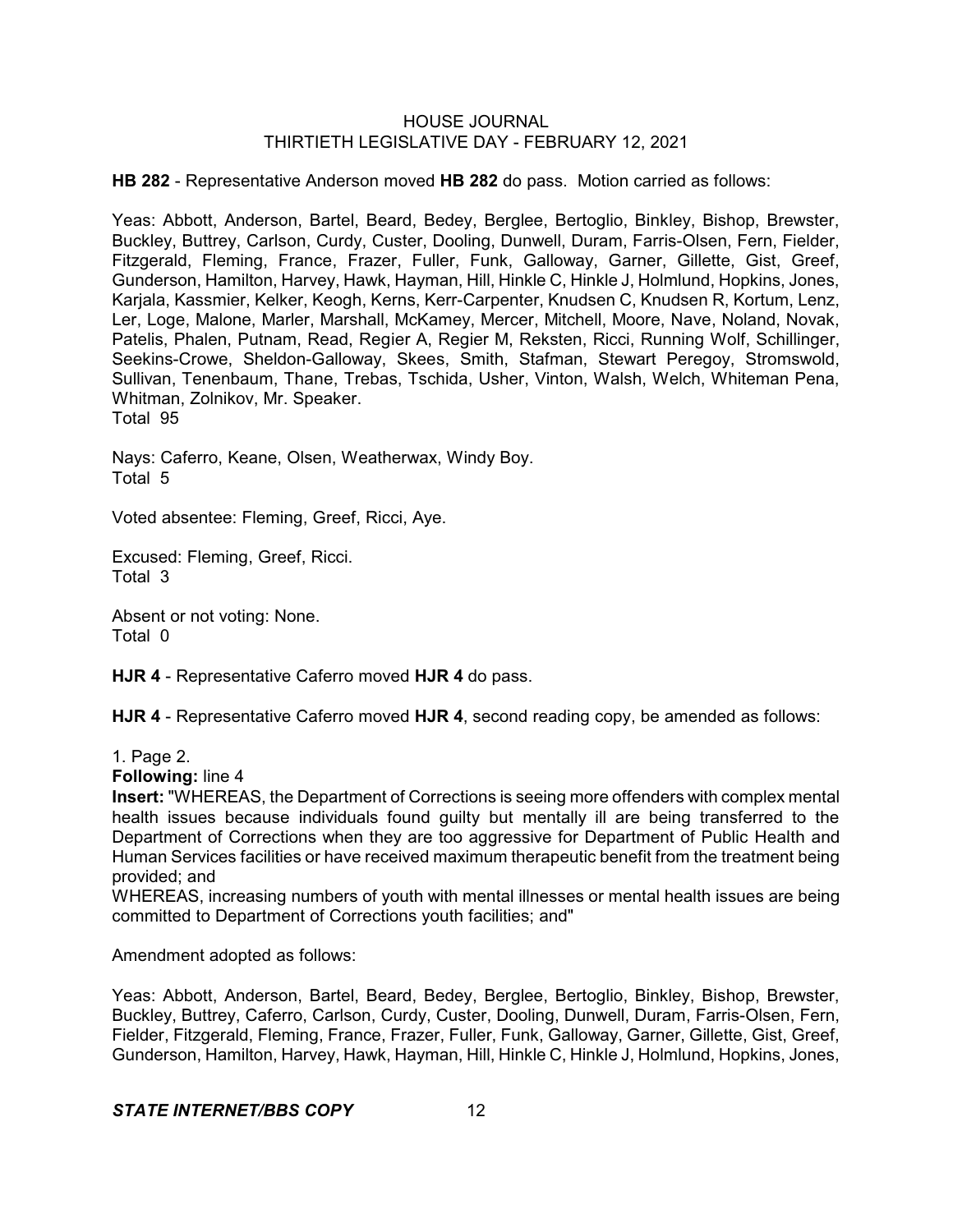Karjala, Kassmier, Keane, Kelker, Keogh, Kerns, Kerr-Carpenter, Knudsen C, Knudsen R, Kortum, Lenz, Ler, Loge, Malone, Marler, Marshall, McKamey, Mercer, Mitchell, Moore, Nave, Noland, Novak, Olsen, Patelis, Phalen, Putnam, Read, Regier A, Reksten, Ricci, Running Wolf, Schillinger, Seekins-Crowe, Sheldon-Galloway, Skees, Smith, Stafman, Stewart Peregoy, Stromswold, Sullivan, Tenenbaum, Thane, Trebas, Tschida, Usher, Vinton, Walsh, Weatherwax, Welch, Whiteman Pena, Whitman, Windy Boy, Zolnikov, Mr. Speaker. Total 99

Nays: Regier M. Total 1

Voted absentee: Fleming, Greef, Ricci, Aye.

Excused: Fleming, Greef, Ricci. Total 3

Absent or not voting: None. Total 0

**HJR 4** - Representative Caferro moved **HJR 4**, as amended, do pass. Motion carried as follows:

Yeas: Abbott, Anderson, Beard, Bedey, Berglee, Bertoglio, Bishop, Brewster, Buckley, Buttrey, Caferro, Carlson, Curdy, Custer, Dooling, Dunwell, Duram, Farris-Olsen, Fern, Fielder, Fitzgerald, Fleming, France, Frazer, Funk, Garner, Gillette, Gist, Greef, Gunderson, Hamilton, Harvey, Hawk, Hayman, Hill, Hinkle C, Holmlund, Jones, Karjala, Kassmier, Keane, Kelker, Keogh, Kerns, Kerr-Carpenter, Knudsen C, Knudsen R, Kortum, Lenz, Loge, Malone, Marler, McKamey, Mercer, Mitchell, Moore, Nave, Noland, Novak, Olsen, Patelis, Phalen, Putnam, Regier A, Reksten, Ricci, Running Wolf, Schillinger, Seekins-Crowe, Smith, Stafman, Stewart Peregoy, Stromswold, Sullivan, Tenenbaum, Thane, Trebas, Usher, Vinton, Walsh, Weatherwax, Welch, Whiteman Pena, Whitman, Windy Boy, Zolnikov. Total 86

Nays: Bartel, Binkley, Fuller, Galloway, Hinkle J, Hopkins, Ler, Marshall, Read, Regier M, Sheldon-Galloway, Skees, Tschida, Mr. Speaker. Total 14

Voted absentee: Fleming, Greef, Ricci, Aye.

Excused: Fleming, Greef, Ricci. Total 3

Absent or not voting: None. Total 0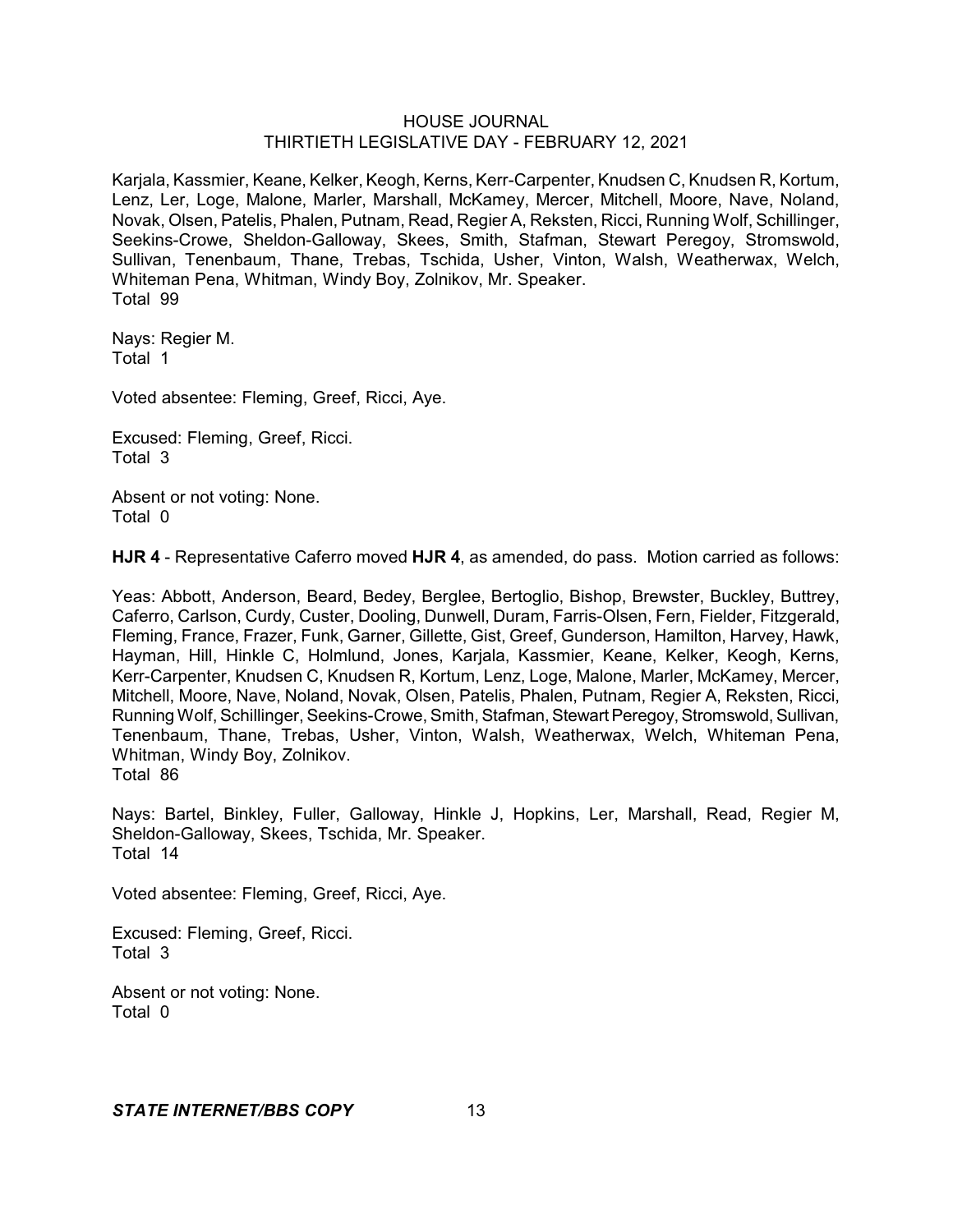**SB 47** - Representative Usher moved **SB 47** be concurred in.

**SB 47** - Representative Mercer moved **SB 47**, second reading copy, be amended as follows:

1. Title, line 8. **Following: "COLLECT" Insert: "," Strike:** "AND"

2. Title, line 8. **Following:** "ANALYZE" **Insert:** ", AND REPORT"

3. Page 1, line 22. **Following:** "(3)" **Insert:** "(a)"

4. Page 1, line 22 through line 23.

**Strike:** "on new" on line 22 through "2015" on line 23

**Insert:** "and report no later than September 1 of each year to the law and justice interim committee and the criminal justice oversight council on offenders who were under the department's supervision during the previous year and were:

(i) convicted of a new felony offense; or

(ii) revoked for a violation of the terms and conditions of a suspended or deferred sentence and the violation:

(A) is a compliance violation as defined in 46-18-203; or

(B) is not a compliance violation as defined in 46-18-203.

(b) The report must include the criminal history of the offenders and the offenses or violations that triggered the report."

5. Page 1.

**Following:** line 24

**Insert:** "NEW SECTION". Section 2. Transition. No later than September 1, 2021, the department of corrections shall report to the law and justice interim committee and the criminal justice oversight council with the data required by [section 1(3)] for offenders who were under the department's supervision between January 1, 2015, and July 1, 2021."

**Renumber:** subsequent sections

Amendment adopted as follows:

Yeas: Abbott, Anderson, Bartel, Beard, Bedey, Berglee, Bertoglio, Binkley, Bishop, Brewster, Buckley, Buttrey, Caferro, Carlson, Curdy, Custer, Dooling, Dunwell, Duram, Farris-Olsen, Fern, Fielder, Fitzgerald, Fleming, France, Frazer, Fuller, Funk, Galloway, Garner, Gillette, Gist, Greef, Gunderson, Hamilton, Harvey, Hawk, Hayman, Hill, Hinkle C, Hinkle J, Holmlund, Hopkins, Jones, Karjala, Kassmier, Keane, Kelker, Keogh, Kerns, Kerr-Carpenter, Knudsen C, Knudsen R, Kortum,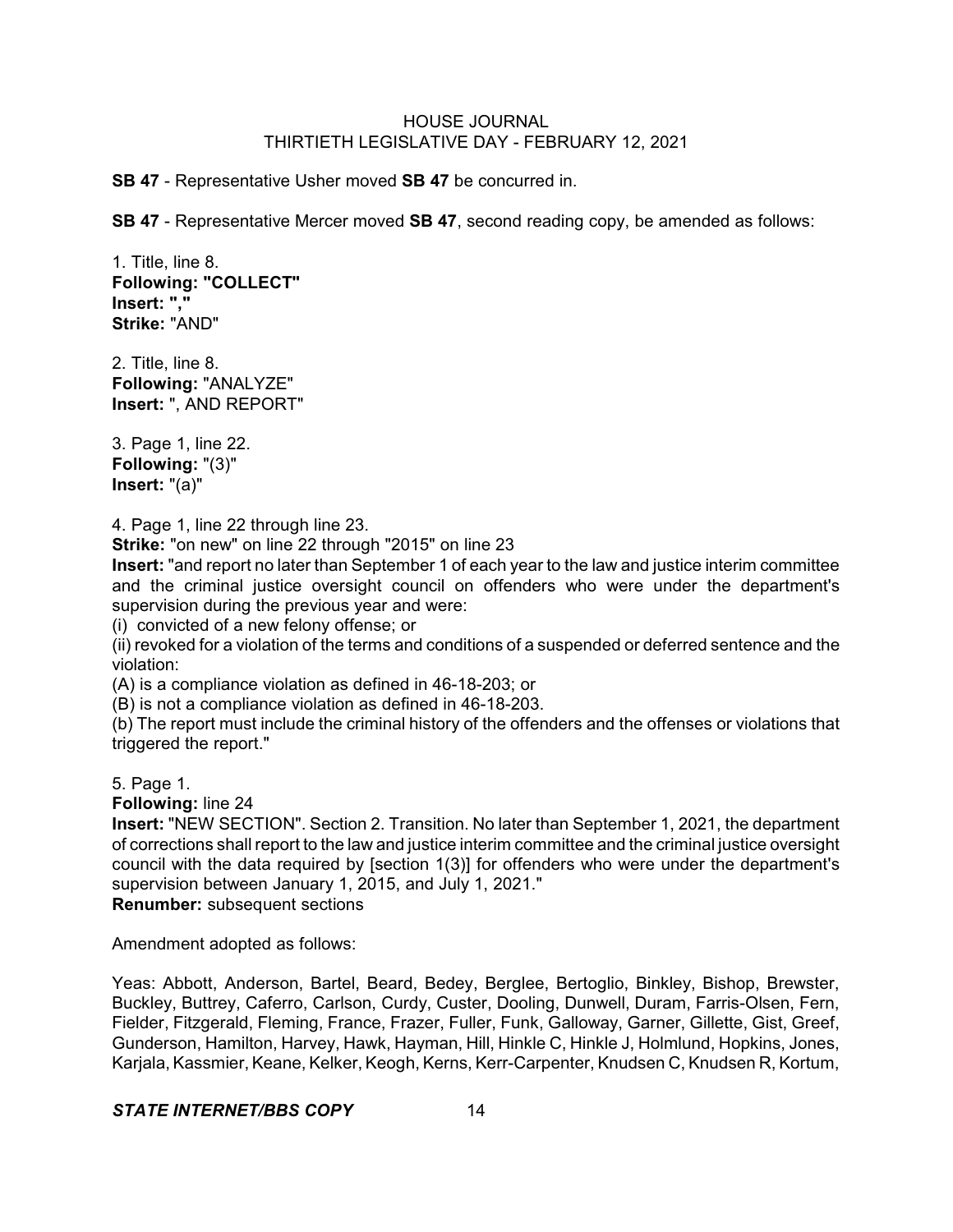Lenz, Ler, Loge, Malone, Marler, Marshall, McKamey, Mercer, Mitchell, Moore, Nave, Noland, Novak, Patelis, Phalen, Putnam, Read, Regier A, Regier M, Reksten, Ricci, Running Wolf, Schillinger, Seekins-Crowe, Sheldon-Galloway, Skees, Smith, Stafman, Stewart Peregoy, Stromswold, Sullivan, Tenenbaum, Thane, Trebas, Tschida, Usher, Vinton, Walsh, Weatherwax, Welch, Whiteman Pena, Whitman, Windy Boy, Zolnikov, Mr. Speaker. Total 99

Nays: Olsen. Total 1

Voted absentee: Fleming, Greef, Ricci, Aye.

Excused: Fleming, Greef, Ricci. Total 3

Absent or not voting: None. Total 0

**SB 47** - Representative Usher moved **SB 47**, as amended, be concurred in. Motion carried as follows:

Yeas: Abbott, Anderson, Bartel, Beard, Bedey, Berglee, Bertoglio, Binkley, Bishop, Brewster, Buckley, Buttrey, Caferro, Carlson, Curdy, Custer, Dooling, Dunwell, Duram, Farris-Olsen, Fern, Fielder, Fitzgerald, Fleming, France, Frazer, Fuller, Funk, Galloway, Garner, Gillette, Gist, Greef, Gunderson, Hamilton, Harvey, Hawk, Hayman, Hill, Hinkle C, Hinkle J, Holmlund, Hopkins, Jones, Karjala, Kassmier, Keane, Kelker, Keogh, Kerns, Kerr-Carpenter, Knudsen C, Knudsen R, Kortum, Lenz, Ler, Loge, Malone, Marler, Marshall, McKamey, Mercer, Mitchell, Moore, Nave, Noland, Novak, Olsen, Patelis, Phalen, Putnam, Read, Regier A, Regier M, Reksten, Ricci, Running Wolf, Schillinger, Seekins-Crowe, Sheldon-Galloway, Skees, Smith, Stafman, Stewart Peregoy, Stromswold, Sullivan, Tenenbaum, Thane, Trebas, Tschida, Usher, Vinton, Walsh, Weatherwax, Welch, Whiteman Pena, Whitman, Windy Boy, Zolnikov, Mr. Speaker. Total 100

Nays: None. Total 0

Voted absentee: Fleming, Greef, Ricci, Aye.

Excused: Fleming, Greef, Ricci. Total 3

Absent or not voting: None. Total 0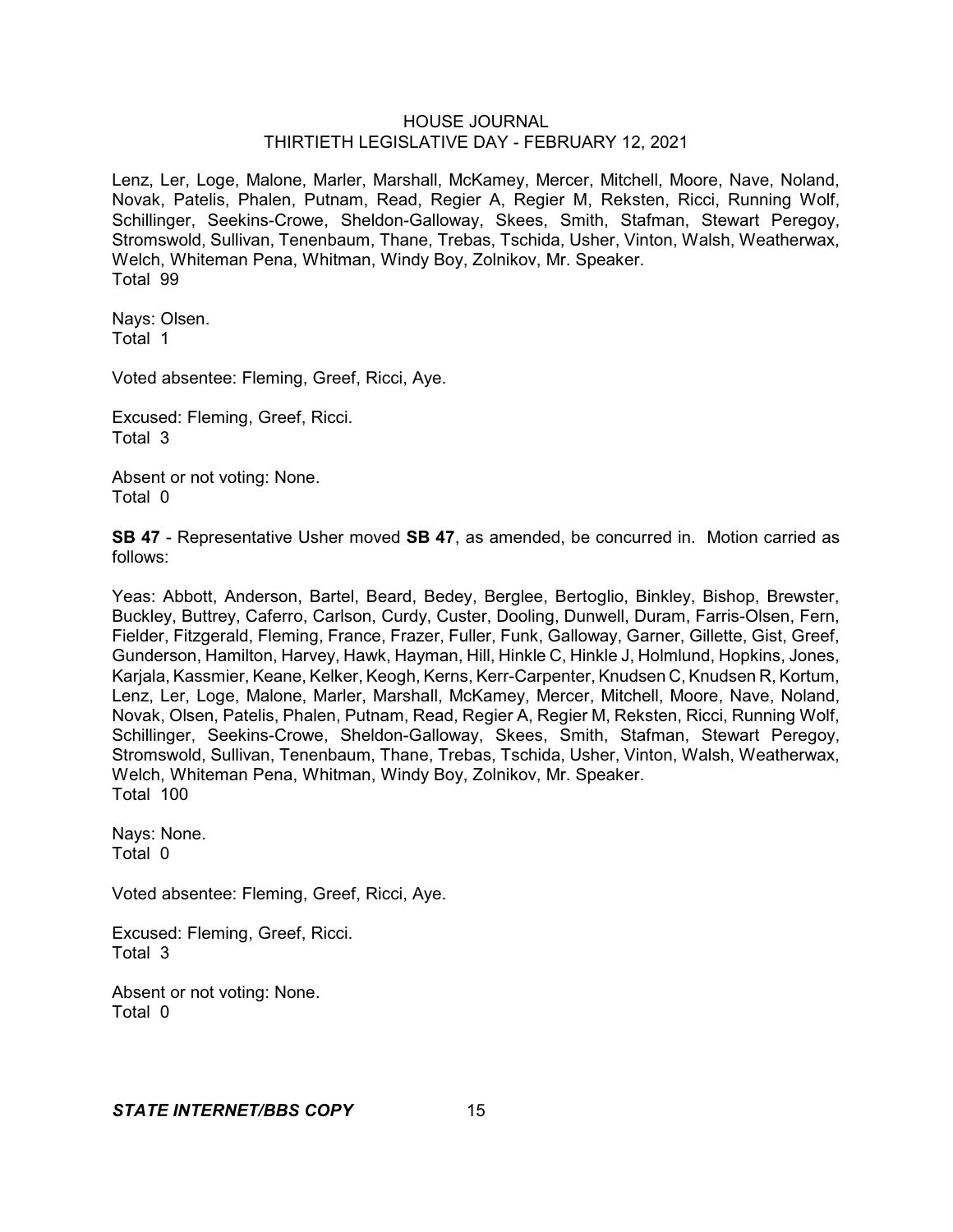**SB 67** - Representative J. Hinkle moved **SB 67** be concurred in. Motion carried as follows:

Yeas: Anderson, Bartel, Beard, Bedey, Berglee, Bertoglio, Binkley, Brewster, Buttrey, Carlson, Custer, Dooling, Duram, Fern, Fielder, Fitzgerald, Fleming, Frazer, Fuller, Galloway, Garner, Gillette, Gist, Greef, Gunderson, Hawk, Hill, Hinkle C, Hinkle J, Holmlund, Hopkins, Jones, Kassmier, Kerns, Kerr-Carpenter, Knudsen C, Knudsen R, Lenz, Ler, Loge, Malone, Marshall, McKamey, Mercer, Mitchell, Moore, Nave, Noland, Novak, Patelis, Phalen, Putnam, Read, Regier A, Regier M, Reksten, Ricci, Schillinger, Seekins-Crowe, Sheldon-Galloway, Skees, Stromswold, Trebas, Tschida, Usher, Vinton, Walsh, Welch, Whitman, Zolnikov, Mr. Speaker. Total 71

Nays: Abbott, Bishop, Buckley, Caferro, Curdy, Dunwell, Farris-Olsen, France, Funk, Hamilton, Harvey, Hayman, Karjala, Keane, Kelker, Keogh, Kortum, Marler, Olsen, Running Wolf, Smith, Stafman, Stewart Peregoy, Sullivan, Tenenbaum, Thane, Weatherwax, Whiteman Pena, Windy Boy. Total 29

Voted absentee: Fleming, Greef, Ricci, Aye.

Excused: Fleming, Greef, Ricci. Total 3

Absent or not voting: None. Total 0

**SB 112** - Representative Buttrey moved **SB 112** be concurred in. Motion carried as follows:

Yeas: Anderson, Bartel, Beard, Bedey, Berglee, Bertoglio, Binkley, Brewster, Buttrey, Carlson, Curdy, Custer, Dooling, Duram, Fielder, Fitzgerald, Fleming, Frazer, Fuller, Galloway, Garner, Gillette, Gist, Greef, Gunderson, Hill, Hinkle C, Hinkle J, Holmlund, Hopkins, Jones, Karjala, Kassmier, Kerns, Knudsen C, Knudsen R, Lenz, Ler, Loge, Malone, Marshall, McKamey, Mercer, Mitchell, Moore, Nave, Noland, Patelis, Phalen, Putnam, Read, Regier A, Regier M, Reksten, Ricci, Schillinger, Seekins-Crowe, Sheldon-Galloway, Skees, Stromswold, Trebas, Tschida, Usher, Vinton, Walsh, Welch, Whitman, Zolnikov, Mr. Speaker. Total 69

Nays: Abbott, Bishop, Buckley, Caferro, Dunwell, Farris-Olsen, Fern, France, Funk, Hamilton, Harvey, Hawk, Hayman, Keane, Kelker, Keogh, Kerr-Carpenter, Kortum, Marler, Novak, Olsen, Running Wolf, Smith, Stafman, Stewart Peregoy, Sullivan, Tenenbaum, Thane, Weatherwax, Whiteman Pena, Windy Boy. Total 31

Voted absentee: Fleming, Greef, Ricci, Aye.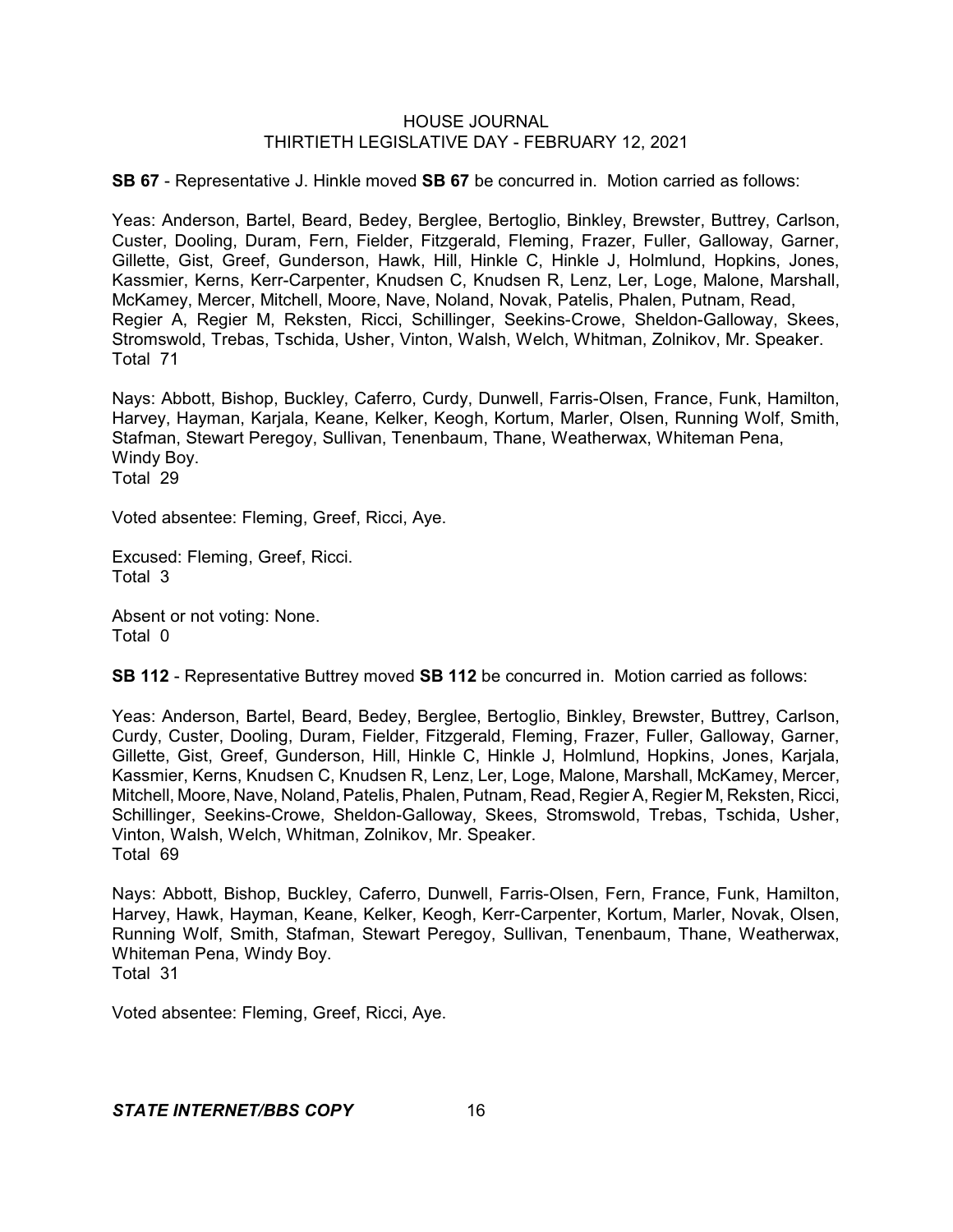Excused: Fleming, Greef, Ricci. Total 3

Absent or not voting: None. Total 0

Majority Leader Vinton moved the Committee rise and report. Motion carried. Committee arose. House resumed. Mr. Speaker presiding. Chair Zolnikov moved the Committee of the Whole report be adopted. Report adopted as follows:

Yeas: Abbott, Bartel, Beard, Bedey, Berglee, Bertoglio, Binkley, Bishop, Brewster, Buckley, Caferro, Carlson, Custer, Dooling, Dunwell, Duram, Farris-Olsen, Fern, Fielder, Fitzgerald, France, Frazer, Fuller, Funk, Galloway, Garner, Gillette, Gist, Gunderson, Hamilton, Harvey, Hawk, Hayman, Hill, Hinkle C, Hinkle J, Holmlund, Hopkins, Jones, Karjala, Kassmier, Keane, Kelker, Keogh, Kerns, Kerr-Carpenter, Knudsen C, Knudsen R, Kortum, Lenz, Ler, Loge, Malone, Marler, Marshall, McKamey, Mercer, Mitchell, Moore, Nave, Noland, Novak, Patelis, Phalen, Putnam, Regier A, Regier M, Reksten, Running Wolf, Schillinger, Seekins-Crowe, Sheldon-Galloway, Skees, Smith, Stafman, Sullivan, Tenenbaum, Thane, Trebas, Tschida, Usher, Vinton, Walsh, Weatherwax, Welch, Whiteman Pena, Whitman, Mr. Speaker. Total 88

Nays: Olsen, Read, Stromswold, Windy Boy, Zolnikov. Total 5

Voted absentee: None.

Excused: Fleming, Greef, Ricci. Total 3

Absent or not voting: Anderson, Buttrey, Curdy, Stewart Peregoy. Total 4

# **REPORTS OF STANDING COMMITTEES**

**APPROPRIATIONS** (Jones, Chair): 2/11/2021 **HB 67**, introduced bill, be amended as follows:

1. Page 4, line 19. Following: "legislative appropriations" Insert: ", except for one-time-only legislative appropriations made for fiscal year 2022,"

2. Page 4, line 20. Strike: "described" Insert: "determined by the commissioner of higher education"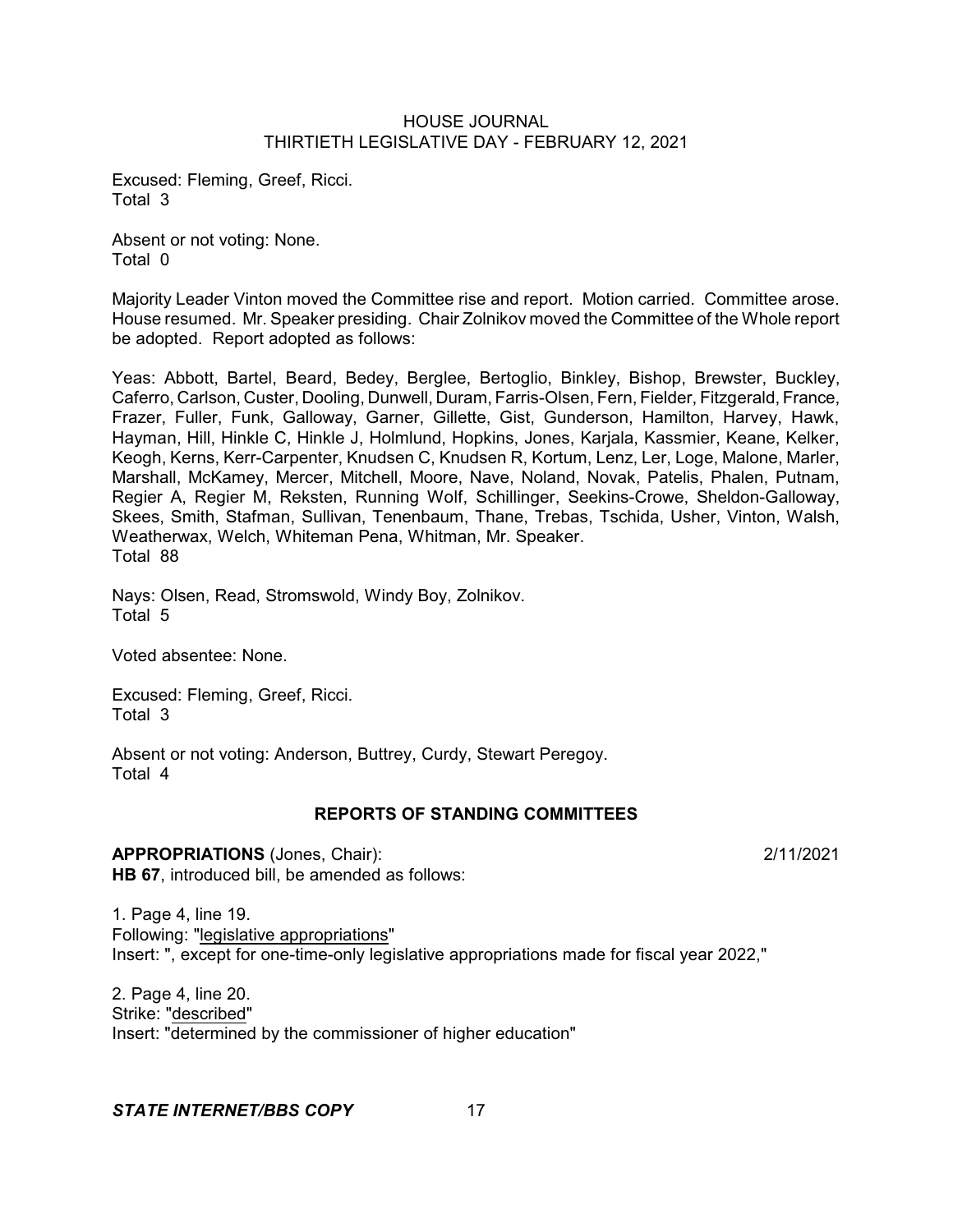3. Page 4, line 20. Strike: "6" Insert: "6(2)"

4. Page 8, line 3. Strike: "**Annual adjustments**" Insert: "**Adjustments**"

5. Page 8, line 15 through line 19.

Strike: subsections (3) and (4) in their entirety

- Insert: "(3) At the end of each odd fiscal year, the commissioner shall calculate the net underpayment or overpayment resulting from the underpayment or overpayment of the prior fiscal year and current fiscal year determined under subsection (2) and:
- (a) the commissioner shall distribute any net underpayment determined under this subsection (3) to a community college from the community college FTE adjustment account by October 15 of the current calendar year; or
- (b) a community college receiving a net overpayment determined under this subsection (3) shall pay a fee equal to the overpayment to the commissioner by October 15 of the current calendar year for deposit in the community college FTE adjustment account."

And, as amended, do pass. Report adopted.

**HB 260**, do pass. Report adopted.

# **BUSINESS AND LABOR** (Noland, Chair): 2/12/2021

**HB 283**, introduced bill, be amended as follows:

1. Title, line 5. Following: "ELEMENTARY" Strike: "," Insert: "OR"

2. Title, line 5. Following: "SECONDARY" Strike: ", OR POSTSECONDARY"

3. Title, line 6.

Following: "INSTITUTION;"

Insert: "ALLOWING THE BUSINESS PARTNER AND THE EDUCATIONAL INSTITUTION TO MUTUALLY DETERMINE AND AGREE IN WRITING WHETHER THE BUSINESS PARTNER OR THE EDUCATIONAL INSTITUTION ELECTS COVERAGE FOR THE VOLUNTEER;"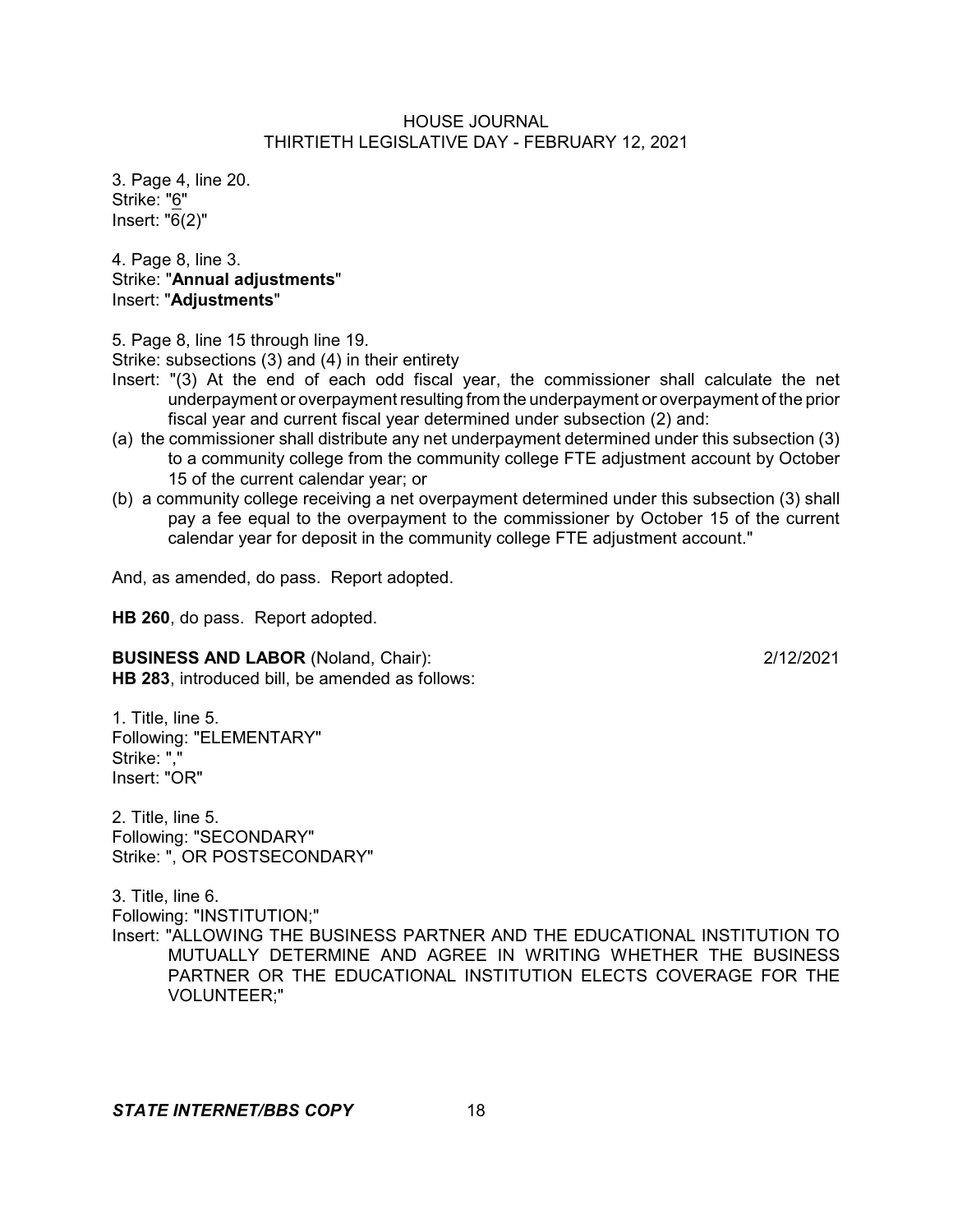4. Page 5, line 6. Following: "(7)" Insert: "(a)" 5. Page 5, line 8. Following: "chapter." Insert: "(b)" 6. Page 5, line 9. Strike: "A" Insert: "(b)" 7. Page 5, line 9. Strike: "A" Insert: "An elementary or secondary" Following: "institution" Insert: "in which the student is enrolled" 8. Page 5, line 10. Strike: "the business partner must elect coverage" Insert: "coverage must be provided. The business partner and the educational institution shall mutually determine and agree in writing whether the business partner or the educational institution shall elect coverage for the student" And, as amended, do pass. Report adopted. **HB 290**, do pass. Report adopted. **HB 295**, do pass. Report adopted. **SB 102**, be concurred in. Report adopted. **JUDICIARY** (Usher, Chair): 2/12/2021 **HB 115**, do pass. Report adopted. **HB 244**, do pass. Report adopted. **HB 293**, do pass. Report adopted. **HB 309**, do pass. Report adopted. **HB 310**, do pass. Report adopted. **HB 313**, do pass. Report adopted. **HB 322**, do pass. Report adopted. **HB 325**, do pass. Report adopted. **HB 331**, do pass. Report adopted. **SB 17**, be concurred in. Report adopted.

**STATE ADMINISTRATION** (McKamey, Chair): 2/12/2021 **HB 158**, introduced bill, be amended as follows: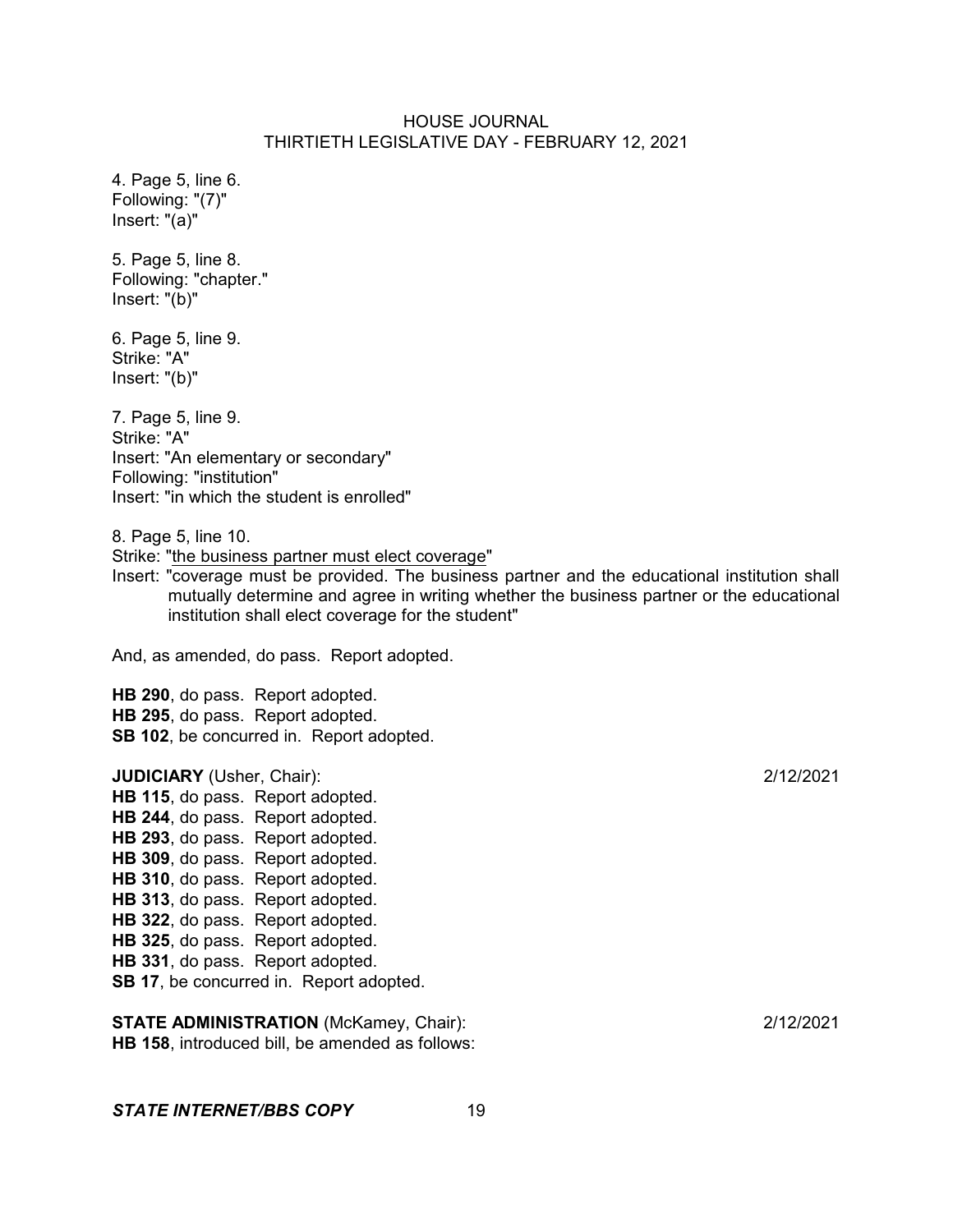1. Page 1, line 12. Strike: "15" Insert: "14"

2. Page 1, line 15. Following: "representatives" Insert: ", two of whom must be" Following: the second "house" Insert: "and one of whom must be appointed by the house minority leader"

3. Page 1, line 16. Following: the first "senate" Insert: ", two of whom must be" Following: the second "senate" Insert: "and one of whom must be appointed by the senate minority leader"

4. Page 2, line 8. Following: "commission" Insert: "using existing personnel resources, and the commission is encouraged to utilize remote meeting technology when appropriate and available"

5. Page 2, line 26. **Following:** "beneficial;" **Strike:** "and"

6. Page 2. Following: line 26 Insert: "(4) complete all required work, including all analysis, reports, and possible legislation, by December 31, 2021;" Renumber: subsequent subsections

7. Page 3, line 2. Strike: "There" Insert: "For the biennium that begins July 1, 2021, there"

8. Page 3, line 3. Following: "division" Strike: "for fiscal years 2022 and 2023"

9. Page 3, line 14. Strike: "June 30, 2023" Insert: "December 31, 2021"

And, as amended, do pass. Report adopted.